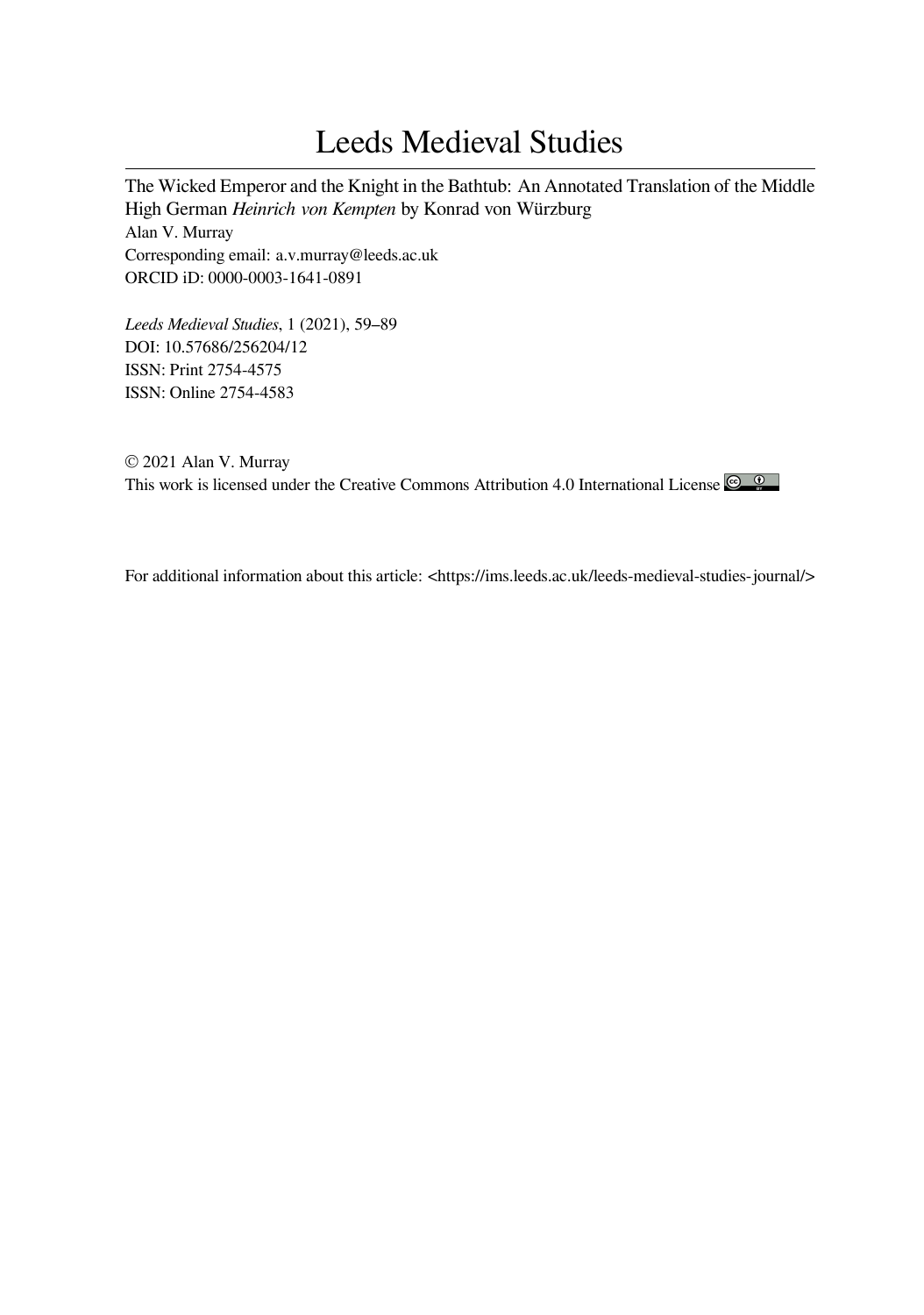# **The Wicked Emperor and the Knight in the Bathtub: An Annotated Translation of the Middle High German** *Heinrich von Kempten* **by Konrad von Würzburg**

Alan V. Murray

### **Abstract**

*Heinrich von Kempten* is a poem by Konrad von Würzburg, an author active in southern Germany in the middle decades of the thirteenth century. It raises interesting questions about knightly values, legal and feudal obligations and courtly behaviour, and is thus potentially interesting to anyone studying or teaching medieval society or chivalry. This publication presents an English translation of the poem (together with linguistic and historical notes) which is placed alongside the standard edition of the text published by Edward Schröder in 1930.

# **Introduction**

The work translated and annotated here is a Middle High German poem in rhyming couplets by Konrad von Würzburg, which is now usually known by the title *Heinrich von Kempten*.<sup>1</sup> Konrad was one of the most famous and prolific German authors of poetry in the thirteenth century, whose reputation is attested in laudatory mentions by later poets.<sup>2</sup> He was born around the year 1235 in the city of Würzburg, the seat of a bishopric in the duchy of Franconia. As far as can be established, Konrad seems to have become a professional poet, and from around 1260 onwards he was active in the Upper Rhine area, primarily in the episcopal cities of Basel and Strasbourg. He died on 31 August 1287 and was buried in Basel cathedral.<sup>3</sup>

Konrad was the author of numerous works in a variety of genres. He composed lyric poetry, comprising both love poetry (*Minnesang*) and moral and religious lyric (*Spruchdichtung*), as well as a series of epic poems in rhyming couplets. Many of the epics are described in

*Leeds Medieval Studies*, 1 (2021), 59–89. DOI: 10.57686/256204/12 (ISSN: Print 2754-4575/ Online 2754-4583) © 2021 Alan V. Murray (ORCID iD: 0000-0003-1641-0891)

This work is licensed under the Creative Commons Attribution 4.0 International License

For the text of the poem, see 'Heinrich von Kempten', in *Kleinere Dichtungen Konrads von Würzburg*, ed. by Edward Schröder, 2nd edn, 3 vols (Berlin: Weidmannsche Buchhandlung, 1925–30), I 41–68 and *Konrad von Würzburg, Kaiser Otto und Heinrich von Kempten. Abbildung der gesamten Überlieferung und Materialien zur Stoffgeschichte*, ed. by André Schnyder (Göppingen: Kümmerle, 1989).

² *Dichter über Dichter in mittelhochdeutscher Literatur*, ed. by Günther Schweikle (Tübingen: Niemeyer, 1970), pp. 3, 30, 39.

³ Brandt, *Konrad von Würzburg*, pp. 15–18.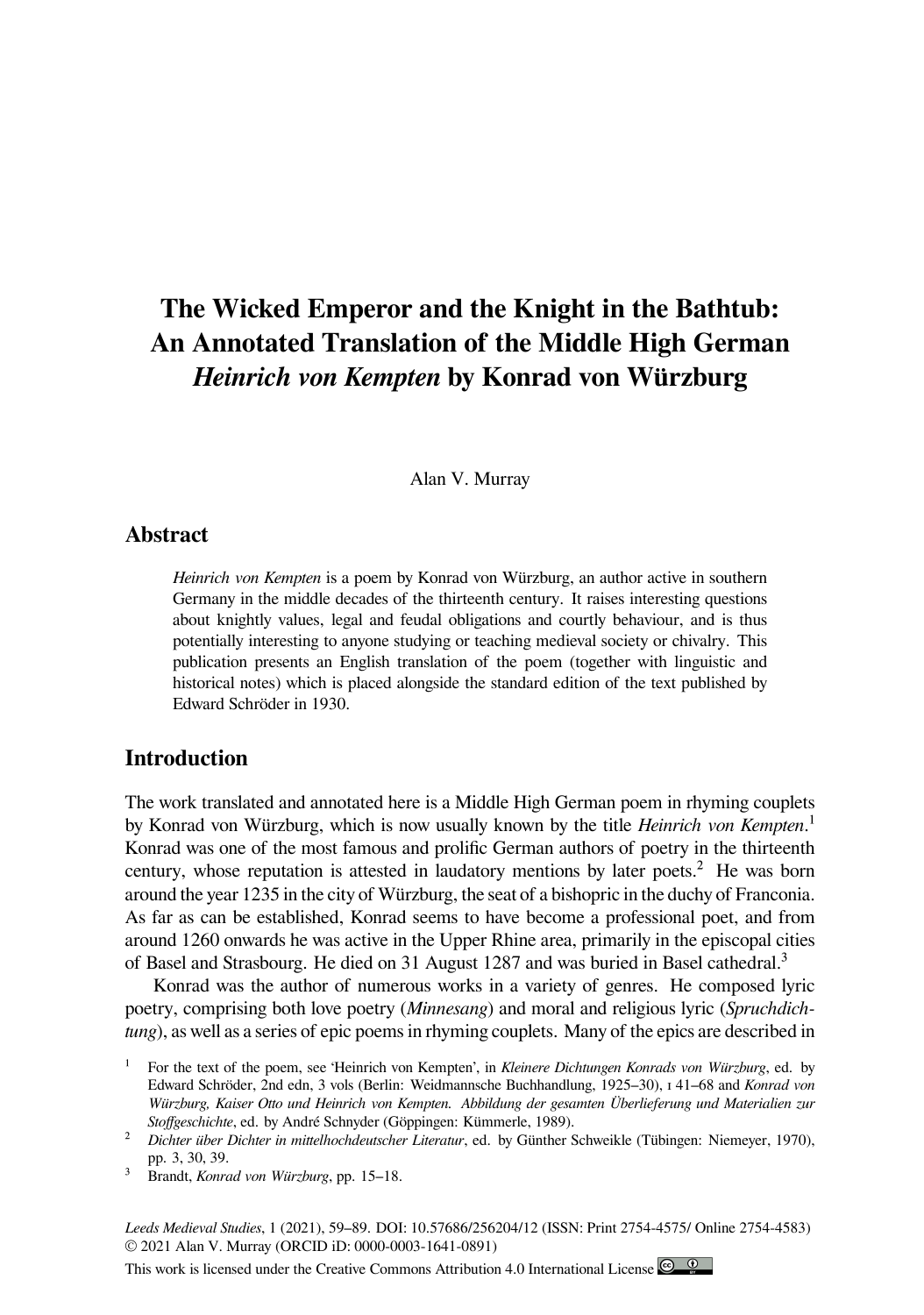the manuscripts as *mæren* (literally, 'tales'), but in terms of content and style several of them could be more accurately regarded as romances; these include *Heinrich von Kempten*, *Das Herzmære*, *Engelhard*, *Partonopier und Meliur*, *Der Trojanerkrieg* (*The Trojan War*), and the *Schwanritter* (telling of the 'swan-knight' Lohengrin). There are three hagiographical legends, namely *Silvester*, *Alexius*, and *Pantaleon*, to which we might add *Die Goldene Schmiede*, a poem in praise of the Virgin Mary. The shorter poems *Die Klage der Kunst* and *Der Welt Lohn* (*The World's Reward*) are moralising allegories. Finally, there is *Das Turnier von Nantes* (*The Tournament of Nantes*), which is less easy to categorise. It gives a narrative of a fictitious tourney involving various European rulers, but its detailed heraldic descriptions suggest that it is in fact a political allegory.<sup>4</sup>

*Heinrich von Kempten* is thought to derive ultimately from a story told in the *Pantheon* (c. 1191), a Latin work written by the chronicler Godfrey of Viterbo, which tells of an incident supposedly occurring during the life of the Holy Roman Emperor Otto I (912–73).<sup>5</sup> However, Konrad's story is longer and much more detailed, particularly with regard to characterisation and the motivation of its main figure, the knight Heinrich. There is little in the poem that relates to the time of Otto I; rather, its ethos, vocabulary, and the manners which it depicts very much reflect the courtly world of the twelfth and thirteenth centuries. The poem raises interesting questions about knightly values, legal and feudal obligations and courtly behaviour, and is thus potentially interesting to anyone studying or teaching medieval society or chivalry. It is also a gripping tale, in which moments of humour are interspersed with high drama. $\frac{6}{1}$ 

⁴ Brandt, *Konrad von Würzburg*, pp. 18–43.

⁵ 'Gotifredi Viterbensis Opera', ed. by Georg Waitz, in *Monumenta Germaniae Historica: Scriptores in folio*, 22 (Hannover: Hahn, 1872), pp. 1–338 (at pp. 235–36).

⁶ The main studies on the work are: Walter Röll, 'Zum *Heinrich von Kempten* von Konrad von Würzburg', *Zeitschrift für deutsches Altertum und deutsche Literatur*, 112 (1983), 252–57; Rosemary E. Wallbank, 'Emperor Otto and Heinrich von Kempten', in *Studies in Medieval Literature and Languages in Memory of Frederick Whitehead*, ed. by William Rothwell and others (Manchester: Manchester University Press, 1973), pp. 353– 62; Maria Dobozy, 'Der alte und der neue Bund in Konrads von Würzburg *Heinrich von Kempten*', *Zeitschrift für deutsche Philologie*, 107 (1988), 386–400; Rosemary E. Turner-Wallbank, 'Tradition und Innovation in Konrads von Würzburg *Heinrich von Kempten*', *Jahrbuch der Oswald von Wolkenstein-Gesellschaft*, 5 for 1988– 89 (1989), 263–71; André Schnyder, 'Beobachtungen und Überlegungen zum *Heinrich von Kempten* Konrads von Würzburg', *Jahrbuch der Oswald von Wolkenstein-Gesellschaft*, 5 for 1988–89 (1989), 273–83; Helmut Brall, 'Geraufter Bart und nackter Retter. Verletzung und Heilung des Autoritätsprinzips in Konrads von Würzburg *Heinrich von Kempten*', in *Festschrift für Herbert Kolb zu seinem 65. Geburtstag*, ed. by Klaus Matzel and Hans-Gert Roloff (Bern: Peter Lang, 1989), pp. 31–52; Rüdiger Brandt, *Konrad von Würzburg: Kleinere epische Werke* (Berlin: Erich Schmidt Verlag, 2000); Beate Kellner, 'Der Ritter und die nackte Gewalt. Rollenentwürfe in Konrads von Würzburg *Heinrich von Kempten*', in *Literarische Leben: Rollenentwürfe in der Literatur des Hochund Spätmittelalters: Festschrift für Volker Mertens zum 65. Geburtstag*, ed. by Matthias Meyer and Hans-Jochen Schiewer (Tübingen: Max Niemeyer Verlag, 2002), pp. 361–84; Werner J. Hoffmann, '*Wan manheit unde ritterschaft / diu zwei diu tiurent sêre*: Ein semantisches Problem im *Heinrich von Kempten*', *Archiv für das Studium der neueren Sprachen und Literaturen*, 240 (2003), 354–60; Gustavo Fernández Riva, 'Critic of Courtliness in Konrad von Würzburg's *Heinrich von Kempten*', *Viator: Medieval and Renaissance Studies*, 49 (2018), 187– 98; Markus Stock, 'Responsionen: Konrads von Würzburg Erzählkunst im *Heinrich von Kempten*', in *Konrad von Würzburg als Erzähler*, ed. by Norbert Kössinger and Astrid Lembke (Oldenburg: BIS-Verlag, 2021), pp. 245–60; Monika Schausten, 'Beim Barte des Kaisers: Soziales Chaos und poetische Ordnung in Konrads von Würzburg *Heinrich von Kempten*', in *Erzählte Ordnungen — Ordnungen des Erzählens*, ed. by Daniela Fuhrmann und Pia Selmeyer (Berlin: De Gruyter, 2021), pp. 230–49; Schausten, 'Der Ritter im Bade und das "Körper gewordene Soziale": Zur Dynamisierung von Konventionalität in Konrads von Würzburg *Heinrich von Kempten*', in *Kunst und Konventionalität. Dynamiken sozialen Wissens und Handelns in der Literatur des Mittelalters*, ed. by Udo Friedrich, Christiane Krusenbaum-Verheugen und Monika Schausten (Berlin: Erich Schmidt Verlag, 2021), pp. 125–55.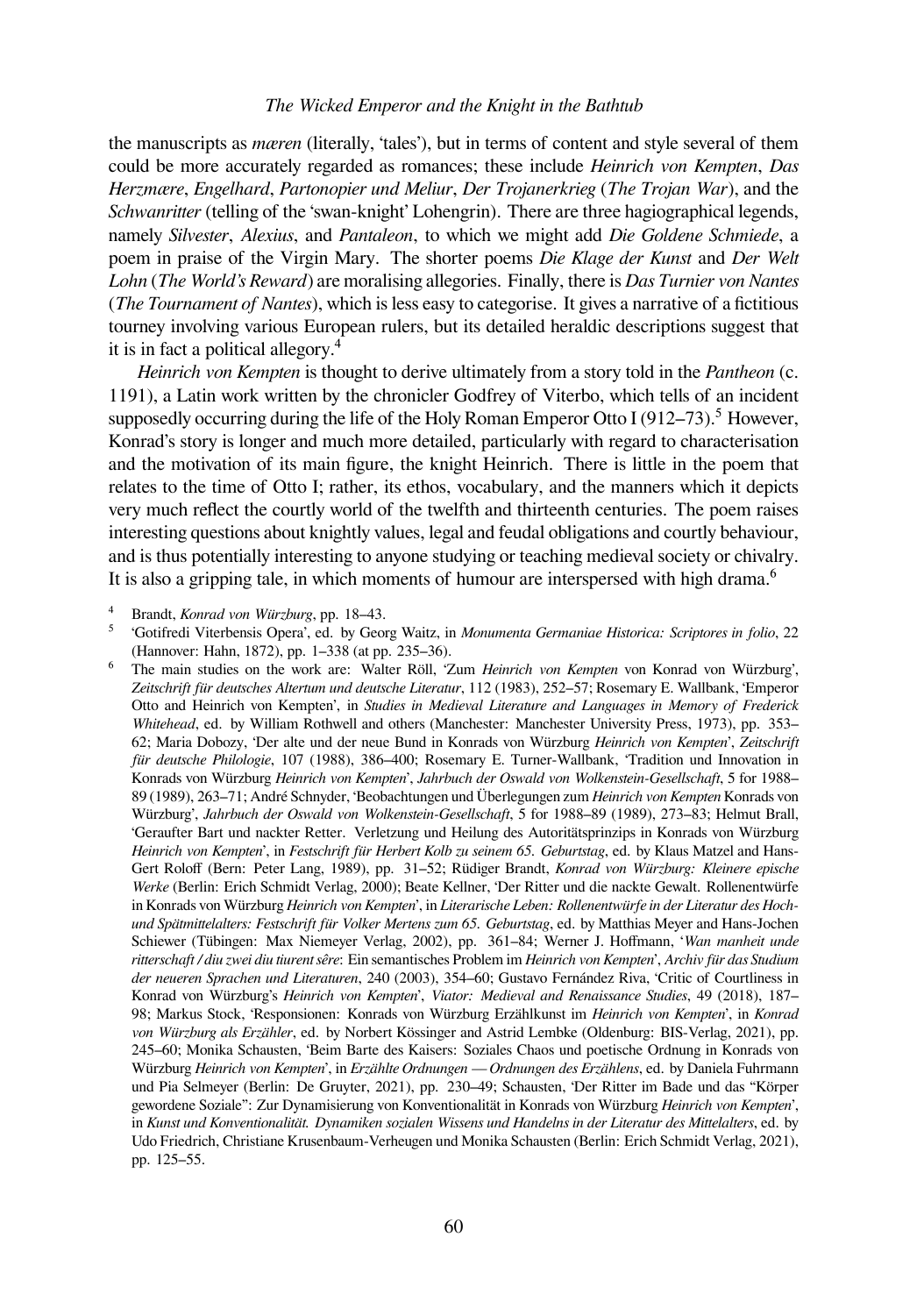Why translate *Heinrich von Kempten*? Unlocking the content of literature written in Middle High German is not straightforward. For German speakers, individual words might seem recognisable at first sight, yet they might still be led astray by superficial similarities of lexical items whose meanings have shifted, often quite drastically, since the Middle Ages.<sup>7</sup> Native speakers of English have greater problems. Most of the Anglophone researchers and students who engage with the language will have already studied modern German for several years, and the relatively few study aids written with English speakers in mind tend to make this assumption of their prospective readers. This certainly applies to the most widely used introduction to the language, which habitually explains phonology, pronunciation and grammatical features by reference to New High German.⁸ The most recent comprehensive guide includes several glossed and annotated texts aimed at students, but its authors nevertheless state that 'the only prior knowledge that we take for granted is an understanding of present-day German'. $\frac{9}{5}$  A further factor is that the standard lexicographical resources are presented through the medium of modern German.<sup>10</sup> Finally, most of the secondary literature has been produced by Germanists working in Germany, Austria and Switzerland, who naturally have written in their native language. As the literature cited above indicates, this is clearly the case with *Heinrich von Kempten*. There are now good modern English translations of many of the more important longer poems from the late twelfth and thirteenth centuries (with the more recent publications usually giving the original text alongside the translation), but these represent only a fraction of the entire corpus of Middle High German epic poetry. Moreover, there are far fewer translations available for works written after this 'classical' period. *Heinrich von Kempten* is a work which is interesting in its own right and is of a manageable length that makes it a suitable subject for seminar discussion. The aim of this publication is to provide an English translation of the poem to make it accessible to those who do not know medieval or modern German; it also gives linguistic and historical notes which may be useful to those who are learning or wish to learn more about the Middle High German language.

# **Text and Translation**

The title *Heinrich von Kempten* is a conventional one, assigned to the poem by Germanists on the grounds that the knight Heinrich is the main protagonist of the story. However, the headings given in most of the surviving manuscripts associate the story with Otto, the Holy Roman emperor, probably because he is the first character to be mentioned.<sup>11</sup> Otto

<sup>9</sup> Howard Jones and Martin H. Jones, *The Oxford Guide to Middle High German* (Oxford: Oxford University Press, 2019), p. 2.

⁷ Franz Saran, *Das Übersetzen aus dem Mittelhochdeutschen*, 6th edn, ed. by Bert Nagel (Tübingen: Niemeyer, 1975), pp. 1–21.

⁸ Maurice O'C. Walshe, *A Middle High German Reader with Grammar, Notes and Glossary* (Oxford: Clarendon Press, 1974).

<sup>&</sup>lt;sup>10</sup> The most important of these is the *Mittelhochdeutsches Wörterbuch (MWB Online)*, which incorporates data from earlier printed resources. See http://www.mhdwb-online.de/index.html.

<sup>&</sup>lt;sup>11</sup> The complete poem is transmitted in six surviving manuscripts: Cologny-Genève, Bibliotheca Bodmeriana, Cod. Bodm. 72 (formerly Kalocsa, Kalocsai Főszékesegyházi Könyvtár [Kalocsa Cathedral Library], 1), ff.  $242^{\text{ra}}-247^{\text{ra}}$ ; Heidelberg, Universitätsbibliothek, cpg.341, ff.  $241^{\text{ra}}-46^{\text{ra}}$  and cpg.395, ff.  $92^{\text{vb}}-98^{\text{vb}}$ ; Innsbruck, Landesmuseum Ferdinandeum, Cod. FB.32001 (formerly 16.0.9), ff.  $84\sqrt{2}$ –213<sup>vb</sup>; Vienna, Österreichische Nationalbibliothek, 2885, ff.  $205^{va}-213^{vb}$  and 10100a, ff.  $17^{v}-23^{v}$ . The fragments held in London, Senate House Library, Closs/Priebsch Family Papers, Closs Box 67/ii, contain lines 764–70 of the poem.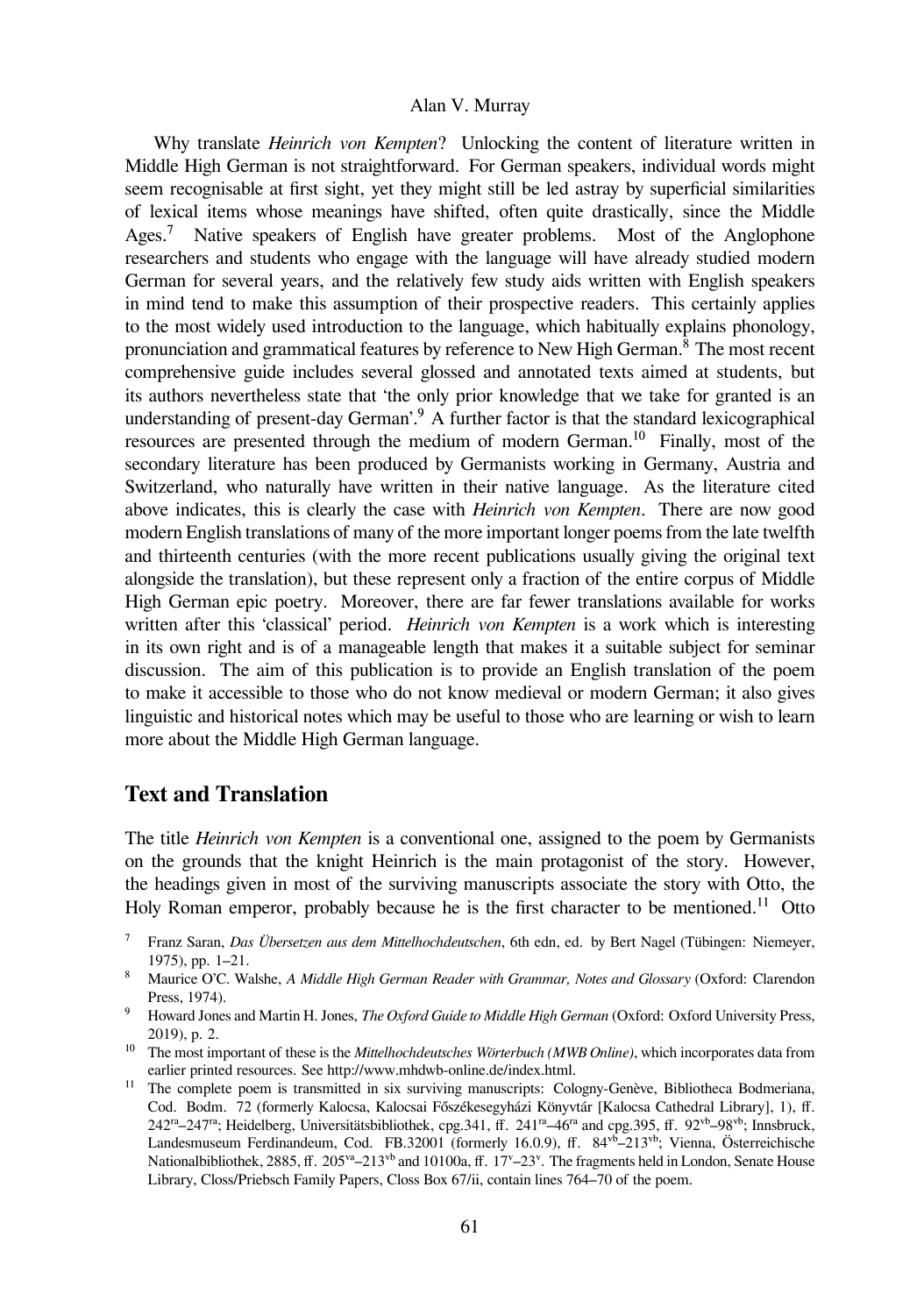is introduced in negative terms. He has red hair, a feature which in many ages has been stereotypically associated with a short temper and a predilection to anger, and indeed, the emperor is quick to take offence and implacable to those who oppose him. He is especially proud of his long, luxuriant red beard, and when he threatens anyone with the oath 'by my beard' (*sam mir mîn bart*), it is a clear sign that they can expect no mercy.

The narrative falls structurally into two roughly equal halves.<sup>12</sup> The first part begins in the city of Bamberg, where the emperor is holding a gathering of his court for the festival of Easter. In the emperor's palace the boards have been set out for a sumptuous meal after the celebration of Mass. At first sight the scene is one of order and harmony, but a seemingly trivial act sets off a chain of events which leaves one character dead, and two others in fear for their lives when Heinrich threatens to kill the emperor. This highly dramatic action ends with Heinrich being banished from court, and told never to enter the emperor's presence again. He returns to Swabia where he lives peaceably on the estates that he holds in fief from the abbot of Kempten. The different actions and reactions of the four characters who figure in this part of the narrative raise questions about what behaviour is justified or reprehensible according to the social conventions and obligations of their time.

The second part takes up the story ten years later. The emperor, who is campaigning in Italy, sends word to his vassals in Germany that they are to provide him with reinforcements. When the abbot of Kempten musters his troops, Heinrich is unwilling to join him, fearing Otto's ferocious and unforgiving nature, but the abbot insists the knight should perform the service that he owes. After they join the imperial forces where the emperor is besieging a city, Heinrich tries to remain apart from the rest of the army in order to avoid being recognised by Otto or his officials, which might expose him to the emperor's vengeance. One day Heinrich is taking a bath outside his pavilion at the edge of the imperial camp, when some distance away he sees how the emperor, riding out with the intention to parley with the enemy, is in danger of being ambushed by a group of the defenders of the city. Heinrich jumps out of his bath, and pausing only to seize his sword and shield, rushes out, naked, and furiously drives off the plotters. Once the emperor is safe, Heinrich returns to camp, hoping that he has not been recognised. However, Otto makes enquiries about the identity of his rescuer, and Heinrich is brought to him. The knight still fears for his life because of his actions ten years previously, and the tension about his fate when he finally confronts the emperor is maintained until the conclusion of the poem, when the conflict between Heinrich and Otto is finally resolved.

The English translation below is presented alongside a facing-page Middle High German text derived from the published edition by Edward Schröder (as n.1). In order to assist the learner who wishes to compare the original text with the translation, a number of glosses and linguistic notes are given. $^{13}$ 

<sup>&</sup>lt;sup>12</sup> Röll, 'Zum *Heinrich von Kempten* von Konrad von Würzburg'.

<sup>&</sup>lt;sup>13</sup> Words are generally glossed only if they are not easily found in the glossary in Walshe, *Middle High German Reader*.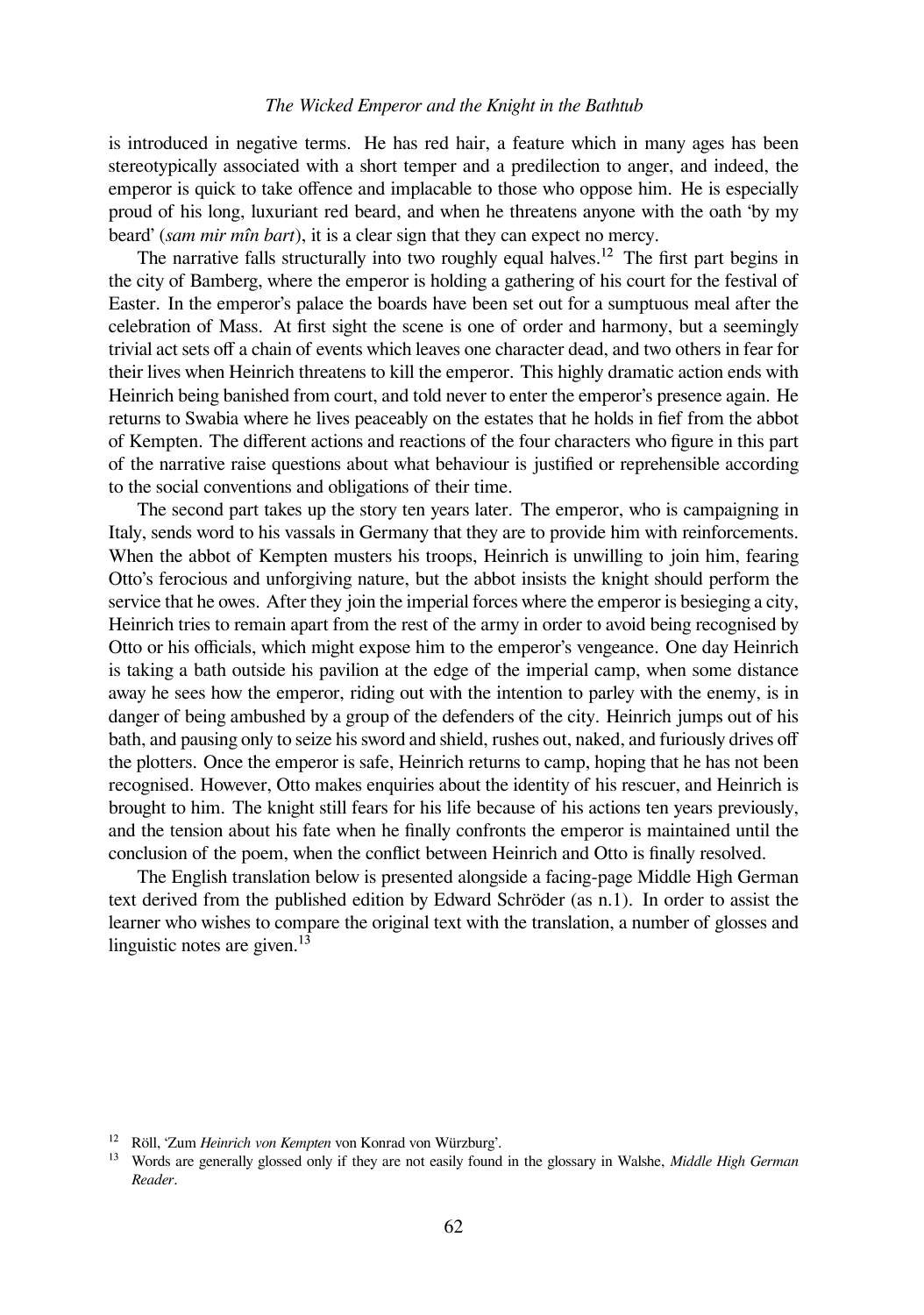# **Abbreviations**

The following abbreviations are employed in the notes:

| adj          | adjective                                                  |  |
|--------------|------------------------------------------------------------|--|
| adv          | adverb                                                     |  |
| $\mathbf{f}$ | feminine noun                                              |  |
| irreg        | irregular verb                                             |  |
| m            | masculine noun                                             |  |
| n            | neuter noun                                                |  |
| <b>SV</b>    | strong verb (with verb class in Roman numerals)            |  |
| WV           | weak verb                                                  |  |
| $\lt$        | is derived from, is a derivative form of (e.g. infinitive) |  |
|              |                                                            |  |

≠ is different from (words with similar form but different meanings)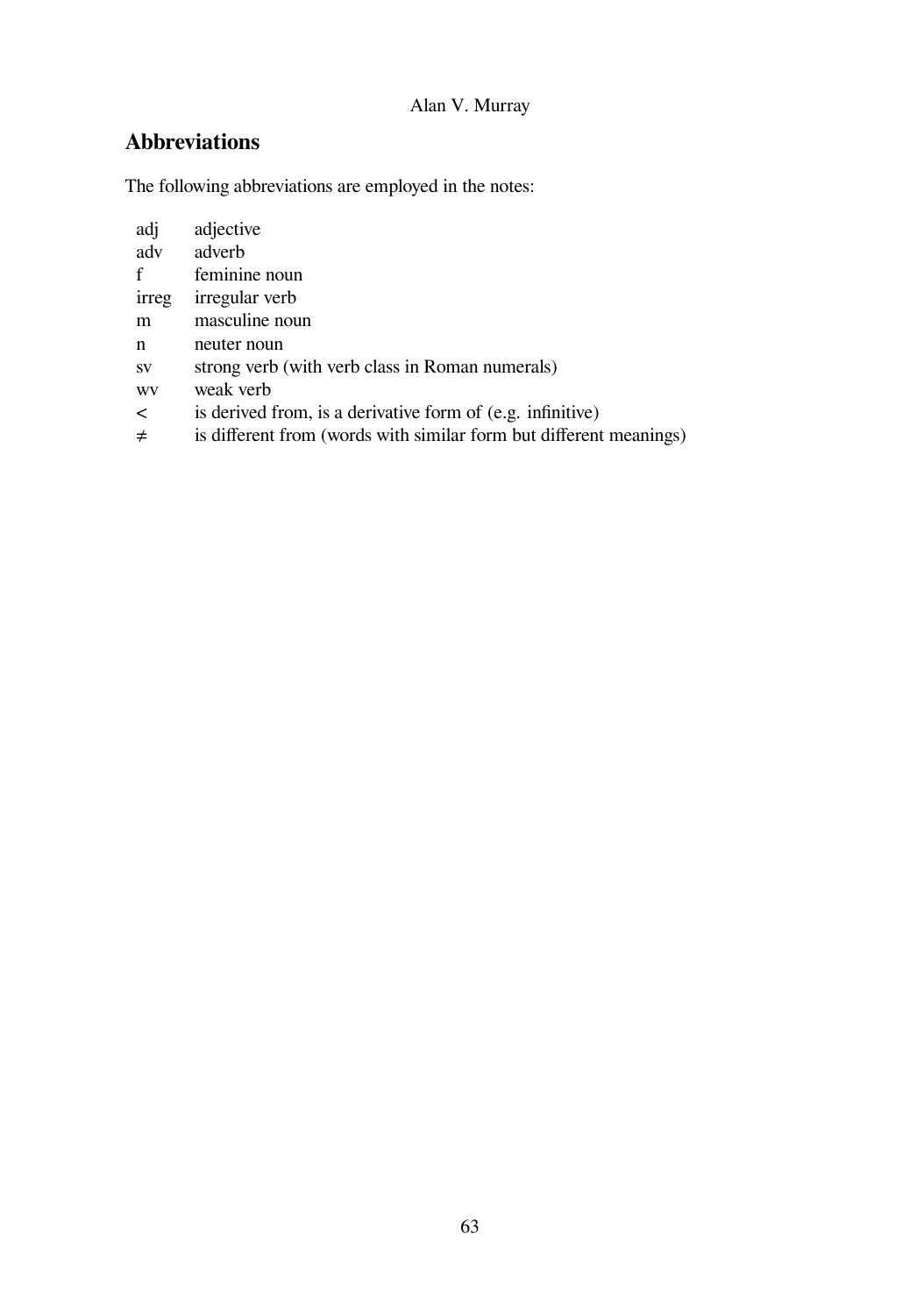### **Text**

Ein keiser Otte was genannt, <sup>a</sup> des magencrefte manic lant mit vorhten undertænic wart. Schœn unde lanc was im der bart.<sup>b</sup> wand er in zôch viel zarte,  $c$ und swaz er bî dem barte geswuor, daz liez er allez wâr. <sup>d</sup> Er hete rœtelehtez hâr <sup>e</sup> und was mitalle ein übel man. f 10 Sîn herze in argem muote bran  $\frac{8}{3}$ 

- daz er bewârte an maneger stete: swer iht wider in getete,  $<sup>h</sup>$ </sup> der muoste hân den lîp verlorn. Über swen der eit gesworn von des keisers munde wart: 'du garnest ez, sam mir mîn bart!' <sup>i</sup> der muoste ligen tôt zehant, wand er dekeine milte vant <sup>j</sup> an sîner hende danne. <sup>20</sup> Sus hete er manegem manne
	- daz leben und den lîp benomen,  $<sup>k</sup>$ </sup> der von sînen gnâden komen was durch hôher schulde werc. Nu hæte er dâ ze Bâbenberc<sup>1</sup> in der schœnen veste wît <sup>m</sup>

gemachet eine hôchgezît, Und was diu zeinen ôstern. <sup>n</sup> des quâmen ûzer clôstern <sup>o</sup> vil hôher ebbete in den hof <sup>p</sup> <sup>30</sup> und manic werder bischof, der mit êren îlte dar. Ouch quâmen dar in liehter schar grâven, frîen, dienestman, q die daz rîche hôrten an <sup>r</sup> und den keiserlichen voget, die quâmen alle dar gezoget in wünneclicher presse. <sup>s</sup> Nu daz gesungen messe was an dem ôsterlichen tage, <sup>40</sup> dô wâren sunder leides clage

- al die tische dâ bereit, und het man brôt dar ûf geleit und manic schœne trincvaz<sup>t</sup> dar ûf gesetzet umbe daz, sô der keiser Otte mit sîner fürsten rotte <sup>u</sup> von deme münster quæme, daz er dâ wazzer næme und er enbizze sâ zehant.
- $^{a}$  *Otte* (m) = Otto (in oblique cases *Otten*).
- ᵇ *bart* (m) = 'beard'; *im* is dative form of *er* (personal pronoun), denoting possession.
- $\frac{c}{d}$  *zarte* (adv) = 'tenderly, lovingly'.
- ᵈ *geswern* (sv VI) intensive form of *swern* = 'swear'; *liez < lassen* (sv VII).
- ᵉ *rœteleht* (adj) = 'reddish'.
- ᶠ *mitalle* (adv) = 'all, completely'. Cf. archaic English *withall*.
- ᵍ *brinnen* (sv III) = 'burn'.
- $\frac{h}{i}$  *getuon* (irreg) = 'do something to someone'.
- ⁱ *garnen* (wv) = 'harvest, reap, deserve'.
- ʲ *dekeine < dechein* (adj) = 'no'.
- $^{\rm k}$  *benemen* (sv IV) = 'take away'.
- ˡ *Bâbenberc* = Bamberg.
- ${}^{\text{m}}$  *veste* (f) = 'fortress, castle'.
- ⁿ *zeinen =* contraction of *ze einen*.
- $\textdegree$  *clôster* (n) = monastery.
- ᵖ *ebbete* (more accurately *äbbete*) = plural of *abbet* 'abbot'.
- q *dienestman =* 'ministerialis, ministerial knight'.
- *hôren/hœren* (wv) *an* + accusative case = 'belong to'.
- $\frac{s}{t}$  *presse* (f) = 'press, throng'.
- $trinc$ *vaz* (n) = 'drinking vessel'.
- ᵘ *rote/rotte* (f) = 'crowd, group of people, companions'.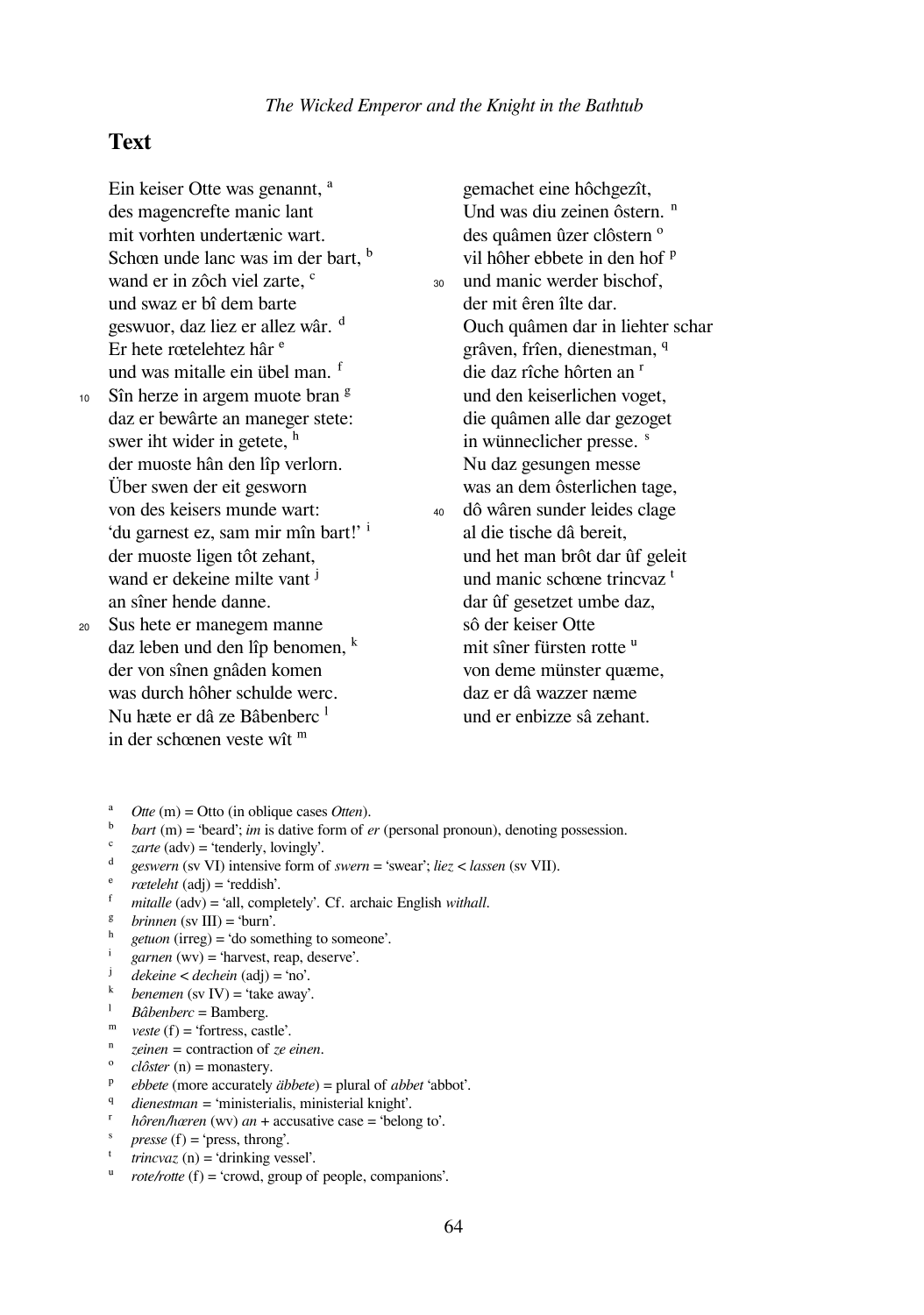## **Translation**

There was once an emperor named Otto, who was the mighty and feared ruler of many lands. His beard was splendid and long, for he kept it with great care, and whatever he swore by his beard, he would see that it was done. He had red hair and he was a wicked man; many a time he showed the evil that burned within his heart, and anyone who opposed him had to pay for it with his life. His favourite oath was 'you shall pay for this, by my beard!', and anyone to whom he said this would receive no mercy from him, but would be condemned to die at once. In this way the emperor had taken the life of many a man whose deeds had incurred his displeasure.

Now the emperor had come to the fine, great city of Bamberg to celebrate the holy feast of Easter.<sup>1</sup> Many high abbots travelled from their monasteries to attend the court, and many worthy bishops acted honourably in making haste to be there. There was also a great number of counts, free lords and ministerials who served the empire and its ruler — all of them came together there in a magnificent throng.<sup>2</sup> When mass was sung that Easter Day the tables had already been prepared with the greatest of care: the boards had been set and many splendid vessels placed upon them, so that when Emperor Otto came from the cathedral with his princes, he could wash his hands and sit down to dine at once.<sup>3</sup>

<sup>&</sup>lt;sup>1</sup> Bamberg, a city in eastern Franconia (now in mod. Bavaria), the seat of a bishopric. The great church festivals of Christmas, Easter and Whitsun were often the occasion for meetings of the imperial court, when large numbers of prelates, secular princes and vassals could be expected to attend.

² Free lords (Ger. *Edelfreie*) were the lowest rank of German free nobility, below that of counts. Ministerials (Latin *ministeriales*) were a class of knights who were technically unfree, but who carried out important military and executive functions for their lords. See Karl Bosl, 'Noble Unfreedom: The Rise of the Ministeriales in Germany', in *The Medieval Nobility*, ed. by Timothy Reuter (Amsterdam: North-Holland, 1979), pp. 291–311; Benjamin Arnold, *German Knighthood 1050–1300* (Oxford: Oxford University Press, 1985); Arnold, 'Servile Retainers or Noble Knights: the Medieval Ministeriales in Germany', *Reading Medieval Studies*, 12 (1986), 73-84; Arnold, 'Instruments of Power: The Profile and Profession of *ministeriales* within German Aristocratic Society (1050– 1225)', in *Cultures of Power: Lordship, Status, and Process in Twelfth-Century Europe*, ed. by Thomas N. Bisson (Philadelphia, 1995), pp. 36–55.

³ Formal feasts such as the one described here had an important representative function, demonstrating the bonds between emperor and princes. See Gerd Althoff, 'Der frieden-, bündnis- und gemeinschaftstiftende Charakter des Mahles im frühen Mittelalter', in *Essen und Trinken in Mittelalter und Neuzeit*, ed. by Irmgard Bitsch and others (Sigmaringen: Thorbecke, 1987), pp. 13–25.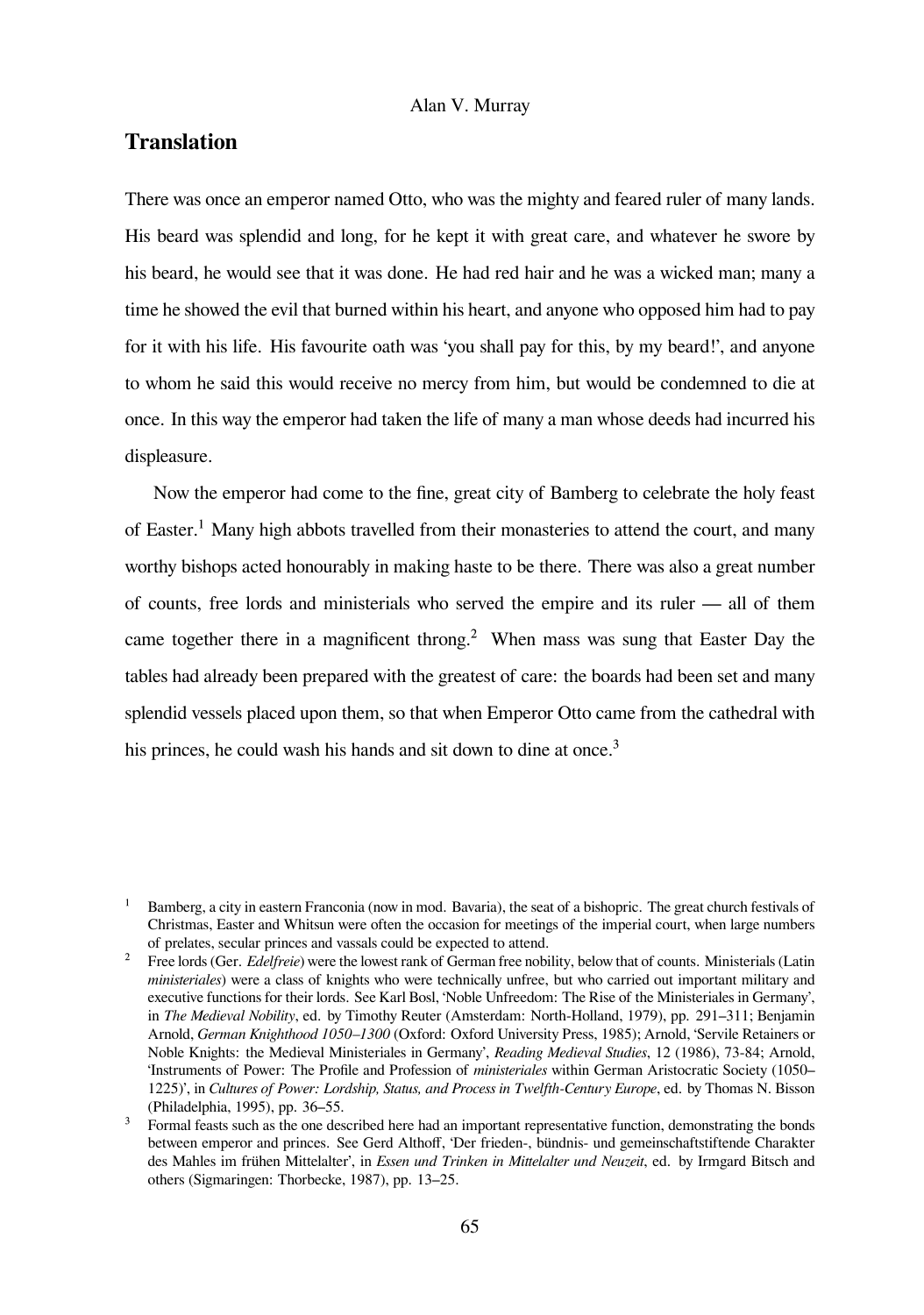- <sup>50</sup> Nu was durch hovezuht gesant ein werder juncherre dar,<sup>a</sup> der edel unde wünnevar an herzen und an lîbe schein. die liute im alle sunder mein  $<sup>b</sup>$ </sup> vil hôhen prîs dâ gâben. Sîn vater was von Swâben <sup>c</sup> herzoge vil gewaltec,  $d$ des gülte manicvaltec <sup>e</sup> solt erben dirre aleine. f
- $60$  Der selbe knabe reine  $\frac{g}{g}$ des tages dâ ze hove gie vor den tischen unde lie <sup>h</sup> dar ûf die blanken hende sîn: ein lindez brôt nam er dar în, i des brach der hôchgeborne knabe ein lützel unde ein wênic abe <sup>j</sup> und wolte ez ezzen sam diu kint, diu des sites elliu sint und in der wille stât dar zuo
- <sup>70</sup> daz si gerne enbîzent fruo. Der junge fürste wünnesam, als er daz brôt an sich genam und ein teil gebrach dar abe,  $<sup>k</sup>$ </sup> dô gienc aldâ mit sîme stabe ˡ des keisers truhsæze m

und schihte daz man æze, <sup>n</sup> sô man gesungen hæte gar. Der selbe der wart des gewar, daz der juncherre wert

- 80 des brôtes hæte dâ gegert. <sup>o</sup> des wart er zornic sâ zehant: der site sîn was sô gewant daz in muote ein cleine dinc. Des lief er an den jungelinc mit eime stabe den er truoc, <sup>p</sup> dâ mite er ûf daz houbet sluoc q den knaben edel unde clâr, daz im diu scheitel und daz hâr <sup>r</sup> von rôtem bluote wurden naz.
- <sup>90</sup> Des viel er nider unde saz und weinde manegen heizen trahen, daz in der truhsæze slahen getorste. Daz ersach ein helt, <sup>s</sup> der was ein riter ûzerwelt und hiez von Kempten Heinrich; sîn edel muot der hæte sich rîlicher manheit an genomen.<sup>t</sup> Er was mit deme kinde komen <sup>u</sup> von Swâben dar, als ich ez las,  $_{100}$  wand er sîn zuhtmeister was  $<sup>V</sup>$ </sup> und in nâch ganzer wirde zôch.

 $\frac{a}{b}$  *juncherre* (m) = 'young lord'.

- mein (m) = 'falsehood, falsity'.
- ᶜ *Swâben* = 'Swabia'.
- $herzoee$  (m) = 'duke'.
- $\text{e}^{\text{e}}$  *gülte* (f) = 'income, money' ( < *gelten*)
- ᶠ *erben* (wv) = 'inherit'; *dirre* (adjectival noun) here means 'this person'
- $knabe$  (m) = 'boy, lad'.
- $\frac{h}{i}$  *lie* < *lazzen*.
- $\frac{1}{\text{i}}$  *linde* (adj) = 'soft'.
- ʲ *ab* (adv) is a separable prefix belonging to the verb *brach*.
- $^k$  *gebrechen* (sv IV) = intensive of *brechen* 'break'.
- $stab(m) = 'star'$ .
- ᵐ *truhsæze* (m) = 'seneschal, steward'.
- ⁿ *schichten* (wv) = 'order, see to it'; *æze* = 3rd person present subjunctive of *ezzen* 'eat'.
- $gern (wv) = 'desire'.$
- $P$  *eime* = *einem.*
- q *dâ mite* = 'with which'; *sluoc < slahen/slân* (sv VI) = 'slay, kill'.
- *scheitel* (f) = 'crown of the head'.
- ˢ *getorste < geturren* (irreg).
- $rilîch$  (adj) = 'fine, splendid'.
- ᵘ *komen* is used here as the past participle for the more usual *gekomen*. Verbs of movement, plus *sîn* ('be') and *werden* ('become'), form their perfect tense with *sîn* as auxiliary rather than *haben*, which is used with most verbs.
- ᵛ *zuhtmeister* (m) < *zuht* (f) 'upbringing, education' + *meister*.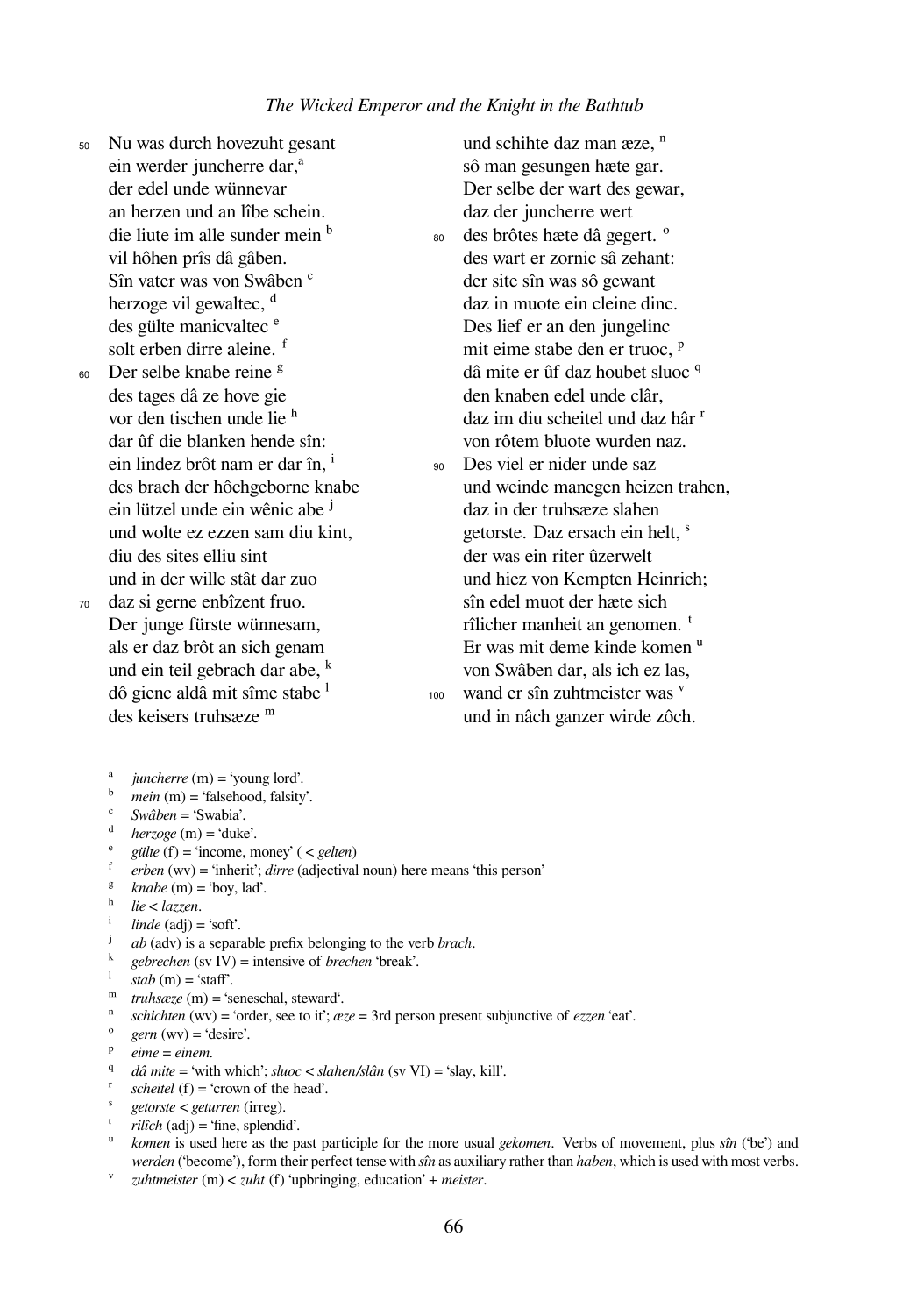Now there was a certain young lord who had been sent to court for his education. He was noble and handsome in both body and spirit, and everyone without exception had the highest opinion of him. His father was the mighty duke of Swabia, and the young man was the sole heir to all the rights and possessions of the duchy.<sup>1</sup> As this innocent youth was walking past the tables at court that day, he picked up a loaf of fine bread with his fair hands; the high-born boy broke off a small morsel from a loaf, wanting to eat it there and then, like children who are impatient for their meal. Just as this young, handsome prince was breaking off a piece of the bread that he had in his hands, the emperor's seneschal² entered carrying his staff of office, to announce that, now that the mass had been sung, it was time to dine. But when he saw the young man about to eat the bread he became enraged, for his nature was such that he was upset even by such trifling matters. He rushed up to the youth and, with the staff he was carrying, beat the fair, noble boy on the head until his hair and scalp were wet and red with blood. The boy fell to the floor and sat there, weeping many hot tears because the seneschal had dared to beat him.

All of this was seen by a worthy knight called Heinrich von Kempten, who had always distinguished himself by his great courage. He had come from Swabia with the young man, as I have read, to act as his tutor and educate him as was appropriate to his dignity.

The duchy of Swabia covered much of the south-west of the medieval kingdom of Germany, corresponding to the greater part of the modern state of Baden-Württemberg together with adjacent parts of northern Switzerland and south-eastern Bavaria.

<sup>&</sup>lt;sup>2</sup> The seneschal or steward (in modern German, *Truchsess*) was one of the four main officials found in medieval royal households, alongside the marshal, the constable and the butler. The office was normally held by someone of knightly or higher rank, who was responsible for keeping order at the court, alongside other duties. On the development of the court offices, see Werner Rösener, 'Hofämter an mittelalterlichen Fürstenhöfen', *Deutsches Archiv für Erforschung des Mittelalters*, 45 (1989), 485–550 and Alan V. Murray, 'Der König und der Küchenmeister: Überlegungen zur Rolle Rumolts im *Nibelungenlied*', in *Nibelungenlied und Klage: Ursprung — Funktion — Bedeutung*, ed. Dietz-Rüdiger Moser and Marianne Sammer (München: Institut für Bayerische Literaturgeschichte, 1998), pp. 395–410.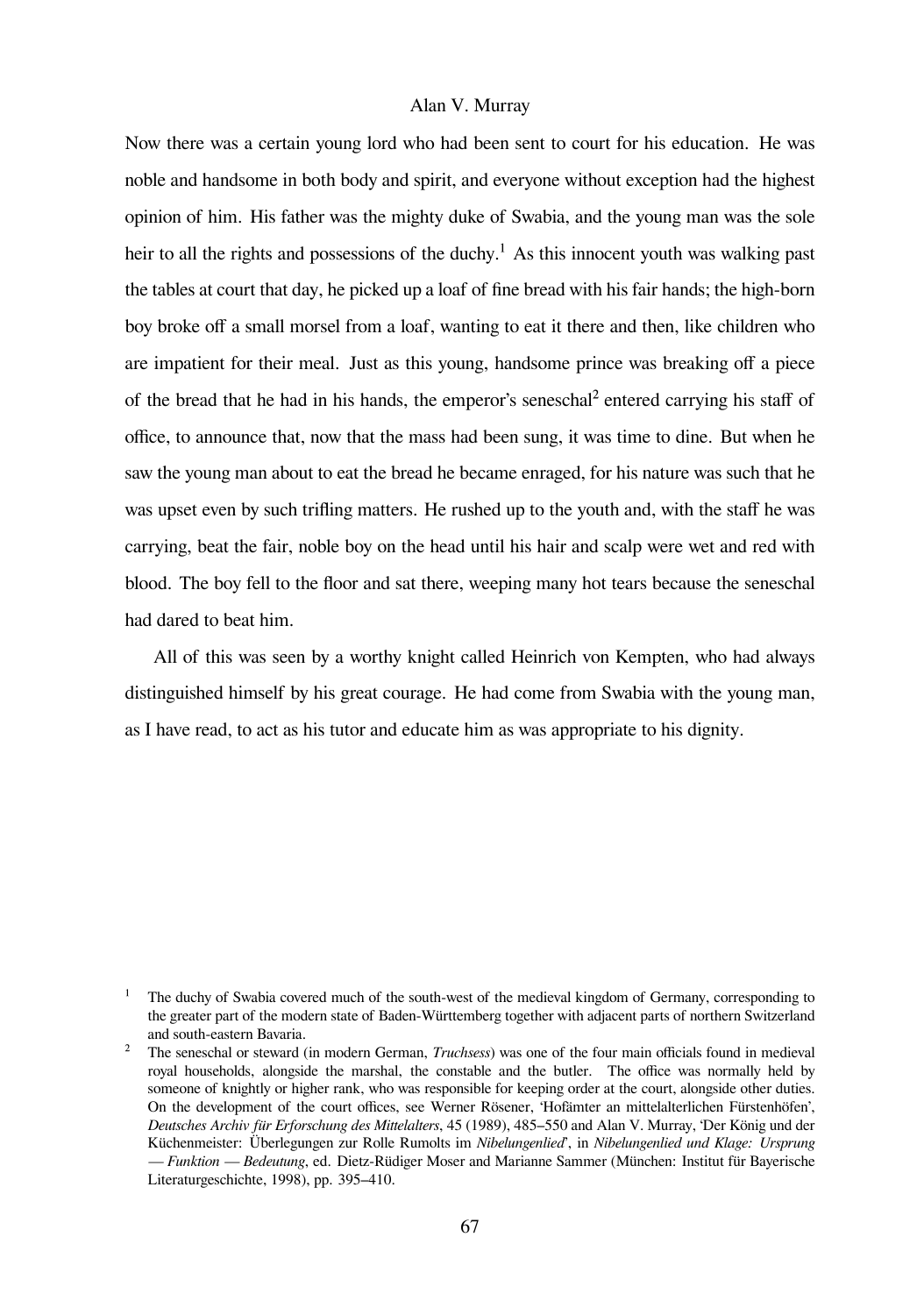Daz man den juncherren hôch als unerbermelîchen sluoc, <sup>a</sup> daz muote in sêre und übel gnuoc und was im leit und ungemach. Zuo dem truhsæzen sprach der unverzagte ritter dô harte zorniclîche alsô: 'waz habent ir gerochen <sup>b</sup> 110 daz ir nu hânt zebrochen <sup>c</sup> iuwer ritterlichen zuht, daz ir eins edeln fürsten fruht als übellîche habet geslagen? Ich will iu nemelîchen sagen: ir werbent anders danne ir sult, sît daz ir sunder alle schult geslagen hânt den herren mîn.' 'daz lânt iu gar unmære sîn!' sprach der truhsæze 120 'mir ist daz wol gemæze  $\frac{d}{ }$ deich ungefüegen schelken were <sup>e</sup> und einen iegelichen bere f der hie ze hove unzühtic ist. Lânt iuwer rede an dirre frist belîben algemeine: ich fürhte iuch alsô cleine als der habich tuot daz huon. <sup>g</sup> Waz welt ir nû dar umbe tuon daz ich den herzogen sluoc?' h  $130$  'Daz wirt bekant iu schiere gnuoc',  $\frac{1}{1}$ sprach von Kempten Heinrich, 'daz ir den fürsten edellîch sô vaste kunnet bliuwen, daz sol iuch hie geriuwen, <sup>j</sup> wand ich vertrag es langer niht. Ir tugentlôser bœsewiht,  $k$ nu wie getorstet ir geleben daz ir dem kinde hânt gegeben als ungefüege biusche?  $^1$ <sup>140</sup> Daz iuwer hant unkiusche sô gar unedellîche tuot, des muoz begiezen iuwer bluot m den sal und disen flecken.' Dô greif er einen stecken <sup>n</sup> als einen grôzen reitel: <sup>o</sup> er sluog in daz diu scheitel <sup>p</sup> im zerclahte sam ein ei. q und im der gebel spielt enzwei <sup>r</sup> reht als ein havenschirben, <sup>s</sup>  $_{150}$  daz er begunde zwirben<sup>t</sup> alumbe und umbe sam ein topf;  $\mathbf{u}$ 

- ᵃ *unerbermelîchen* (adv) < *erbarmen* (wv) = 'show mercy'.
- ᵇ *rechen* (sv IV) = 'punish'. The characters address each other with the 2nd person plural pronoun *ir*, a marker of courtly discourse.
- $\hat{a}$  *hânt* < *haben/hân*; *zebrochen* = *zerbrochen* (past participle) < *zerbrechen* (sv IV).
- ᵈ *gemæze* (adj) = 'suitable, proportionate'. Cf. *maze* 'measure, moderation'.
- $\frac{e}{\hbar}$  *deich* = contraction of *daz ich*; *wern* (wv) = 'restrain, hinder'.
- $bern (wv) = 'beat, strike'.$
- $<sup>g</sup>$  *habich(t)* (m) = 'hawk'.</sup>
- ʰ *sluoc*/*sluog* < *slahen* (sv)
- ⁱ *gnuoc = genuoc*.
- $geriuwen$  (sv II) + dative subject = 'rue, regret' (impersonal).
- $\frac{k}{1}$  *bœsewiht* (m) = 'villain'.
- $biusche(f) = 'knock, blow'.$
- $^{\text{m}}$  *begiezen* (sv II) = 'make wet, cause to flow'.
- $<sub>stecken</sub>$  (m) = 'stick, staff'.</sub>
- ᵒ *greif < grîfen* (sv I) = 'grasp'; *reitel* (m) = 'club'.
- ᵖ *scheitel* (m) = 'crown of the head, skull'.
- $e^{i}$  *ei* (n) = 'egg'.
- ʳ *gebel* (m) = 'head'; *spielt* < *spalten* (sv I) 'split'
- ˢ *havenschirben* (m) = 'potsherd(s)'.
- ᵗ *zirben/zwirben* (wv) = 'rotate, spin around'.
- $\text{topf}(m) = \text{`pot'}.$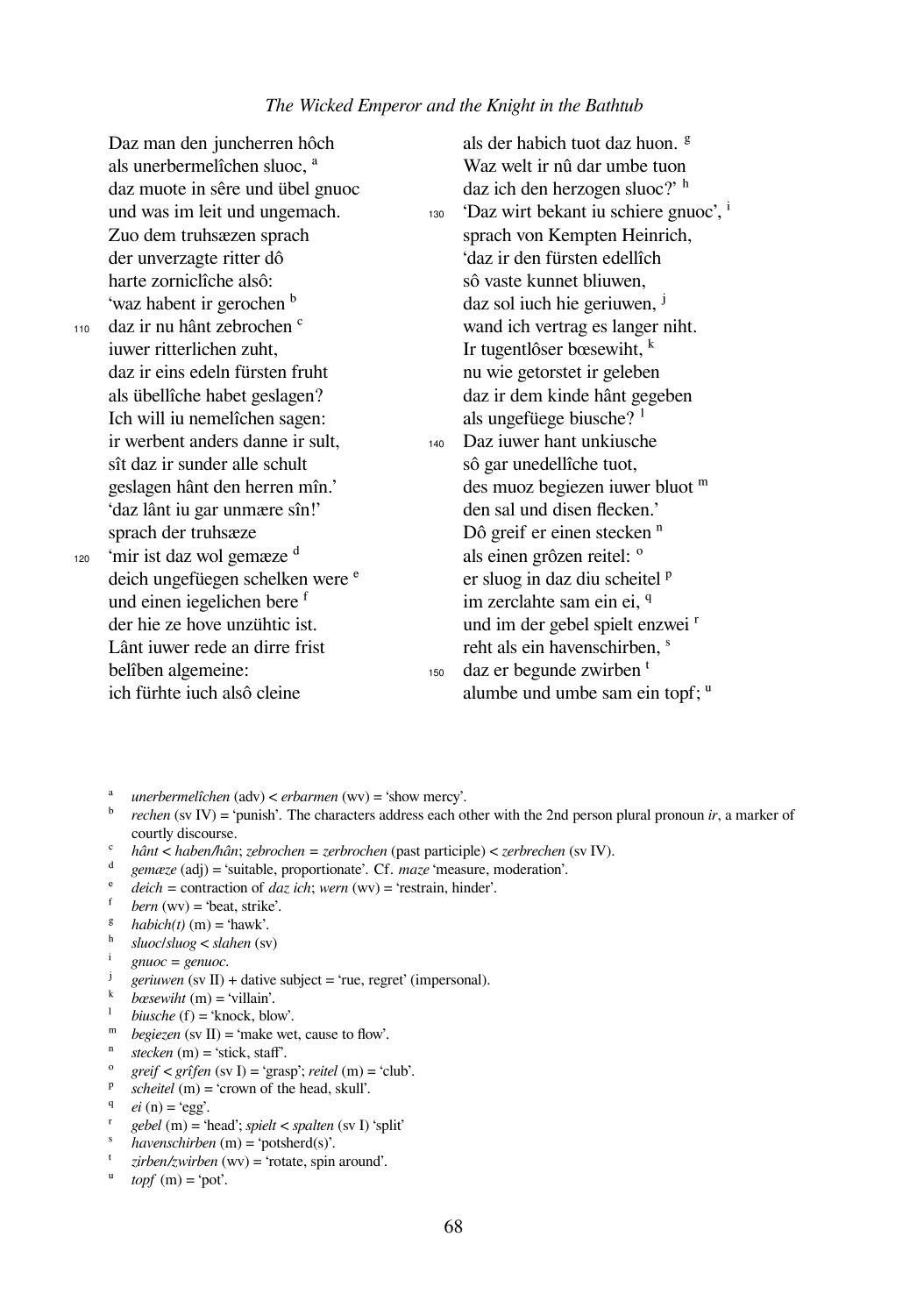It distressed him sorely to see this young nobleman beaten so mercilessly, for it upset his sense of propriety. Enraged, the courageous knight demanded of the seneschal:

'Why have you broken the knightly code and beaten the son of a noble prince in such a shameful manner? I will say only this to you: you have acted quite wrongly, for you have maltreated my lord without cause'.

The seneschal replied,

'This is no concern of yours. It is my responsibility to restrain vulgar rogues and to chastise anyone who does not know how to behave at court. So hold your tongue now: I fear you as little as a hawk fears a hen. What if I have beaten the  $duke<sup>1</sup>$  — what are you going to do about it?'

'You shall find out soon enough', said Heinrich von Kempten, 'and here and now you shall regret ever having struck this noble prince, for I cannot stand this state of affairs any longer. You worthless villain, why do you deserve to live when you have beaten this boy in such a monstrous manner? Since you are so ignoble that you have shown no restraint with your hand, you will have to pay for it with your own blood, here in his hall'.

Heinrich seized a piece of wood and, grasping it like a club, he smashed the seneschal's head as if it were an eggshell, and it shattered like fragments of broken clay. The seneschal began

The seneschal here refers to the young man by the title of *herzog* (duke), that strictly speaking belongs to the youth's father. This may be a way of heightening the apparent arrogance of the seneschal by making him boast that he is not afraid to strike the highest rank of princes in the empire.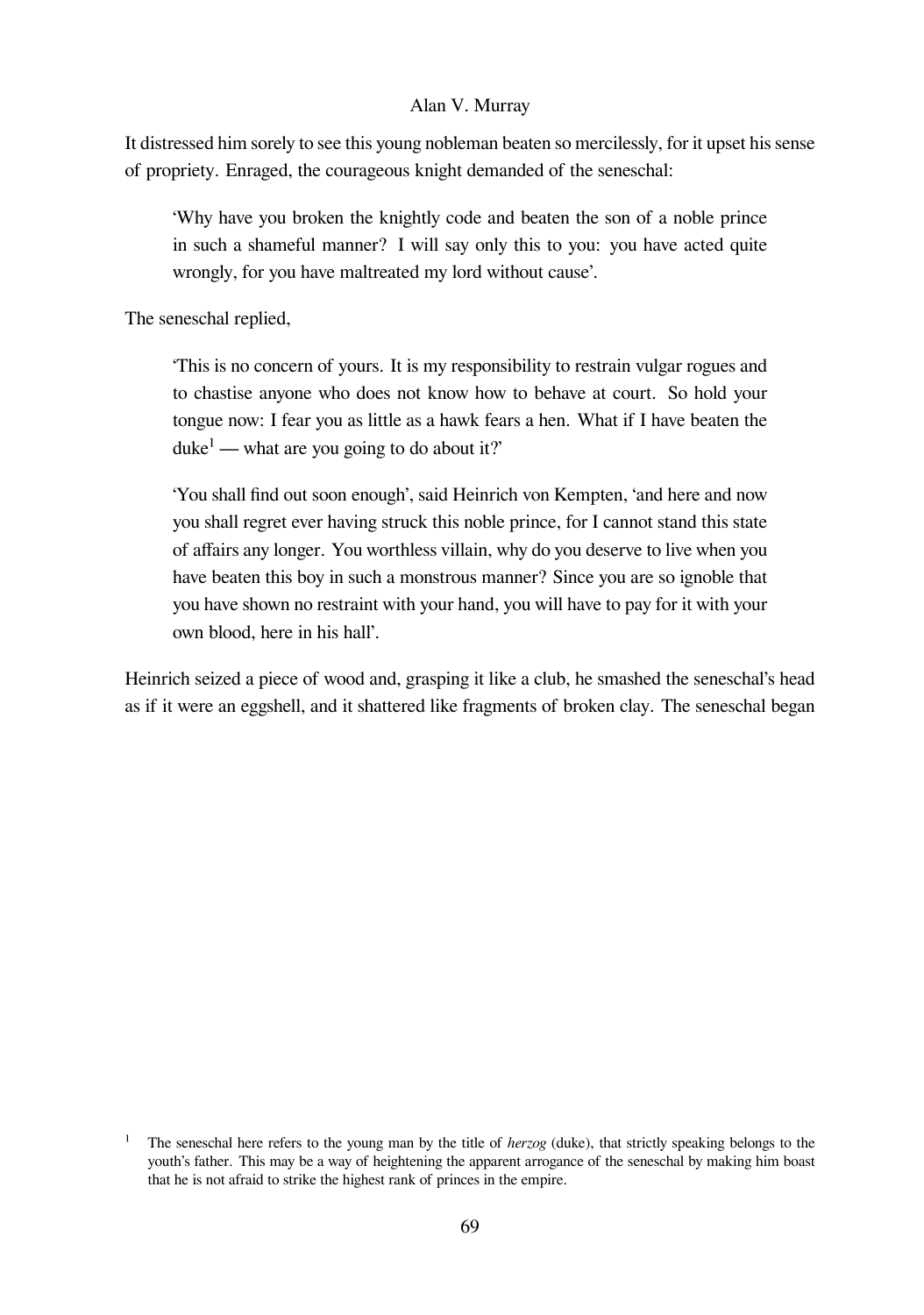|     | daz hirne wart im und der kopf <sup>a</sup> |     | ich will in frâgen war umb er                    |
|-----|---------------------------------------------|-----|--------------------------------------------------|
|     | erschellet harte, dünket mich. b            |     | mir habe sô vaste an im geschadet.'              |
|     | Des viel er ûf den esterich <sup>c</sup>    |     | Sus wart der ritter dô geladet                   |
|     | und lac dâ jâmerlichen tôt.                 |     | für den keiser freissam. <sup>k</sup>            |
|     | Der sal wart sînes bluotes rôt.             |     | Und als er für sîn ougen quam                    |
|     | Dâ von huop sich en michel dôz d            |     | unde er in von êrste ersach,                     |
|     | unde ein lûtgebrehte grôz. <sup>e</sup>     |     | mit zorne er wider in dô sprach:                 |
|     | Nû was ouch der keiser komen                |     | 'wie hânt ir, herre, alsus getobet, <sup>1</sup> |
| 160 | und hæte wazzer dâ genomen                  | 190 | daz mîn truhsæze hôchgelobet                     |
|     | und waz gesezzen über tisch.                |     | von iu lît ermordet? m                           |
|     | Daz bluot begunde er alsô frisch            |     | Ir hânt ûf iuch gehordet <sup>n</sup>            |
|     | ûf dem esteriche sehen;                     |     | mîn ungenâde manicvalt;                          |
|     | er sprach: 'waz ist alhie geschehen?        |     | iu sol mîn keiserlîch gewalt                     |
|     | wer hât den sal entreinet f                 |     | erzeiget werden sêre;                            |
|     | und die getât erscheinet <sup>g</sup>       |     | ir hânt mîns hoves êre                           |
|     | daz er sô bluotic worden ist?'              |     | und mînen prîs zebrochen;                        |
|     | Zehant begunde im an der frist h            |     | daz wirt an iu gerochen;                         |
|     | sîn werdez ingesinde sagen,                 |     | der hôhe mein und diu geschiht <sup>o</sup>      |
| 170 | daz im sîn truhsæze erslagen                | 200 | daz man den truhsæzen siht                       |
|     | waere bî der zît alsô.                      |     | von iu ze tôde erlempten. <sup>p</sup>           |
|     | Mit zorne sprach der keiser dô:             |     | 'Nein, herre!' sprach von Kempten                |
|     | 'wer hât an im beswæret mich?'              |     | der unverzagte Heinrich:                         |
|     | 'daz tet von Kempten Heinrich'              |     | 'lânt hie genâde vinden mich                     |
|     | riefens algelîche. <sup>1</sup>             |     | und iuwer stæte hulde.                           |
|     | 'Jâ', sprach der keiser rîche,              |     | Geruochent mîne unschulde                        |
|     | 'hât im der sînen lîp benomen,              |     | vernemen hie und mîne schult.                    |
|     | sô ist er uns ze früeje komen               |     | Hab ich mit rehter ungedult <sup>q</sup>         |
|     | von Swâben her in ditze lant.               |     | verdienet iuwer vîentschaft,                     |
| 180 | Er werde schiere nû besant <sup>j</sup>     | 210 | sô lâzent iuwer magencraft                       |
|     | für mîn antlitze her;                       |     | mich vellen unde veigen. <sup>r</sup>            |

- <sup>b</sup> *erschellen* (wv) = break, fracture'  $\neq$  *erschellen* (sv III) = 'sound'.
- $est(e)rich$  (m) = 'floor'.
- ᵈ *huop* < *heben* (sv VI).
- $\hat{u}$  *lûtgebrehte* (n) = 'commotion, uproar'.
- ᶠ *entreinen* (wv) = 'defile' < *rein* (adj) = 'clean, pure'.
- <sup>g</sup> *getât* (m) = 'deed(s)'.
- $\frac{h}{dt}$  *frist* (f) = space of time; *an der frist* = 'straight away'.<br>*i rigton* = contraction of *rigton* of *z* rugton 'shout call
- ⁱ *riefens =* contraction of *riefen sî* < *ruofen* 'shout, call out'.
- ʲ *besant* = past participle of *besenden* (irreg) = 'send for'.
- ᵏ *freissam*/*vreissam* (adj) = 'terrible'.
- $to ben$  (wv) = 'rage'.
- ᵐ *ligen* (sv V) = 'lie' (position/state) ≠ 'tell lies'; *ermorden* (wv) = 'murder'.
- $\int_{0}^{\pi}$  *orden* (wv) = 'hoard, collect, gather'.
- *mein* (m) = basic meaning is 'falsehood' or 'injustice'; also consequences thereof, e.g. 'misdeed, damage'.
- $P$  *erlemmen* (wv) = 'make lame'.
- q *ungedult* (f) = 'impatience'.
- ʳ *veigen* (wv) = 'destroy, condemn' < *veige* (adj) 'doomed'.

 $^a$  *hirne* (n) = 'brain(s)'.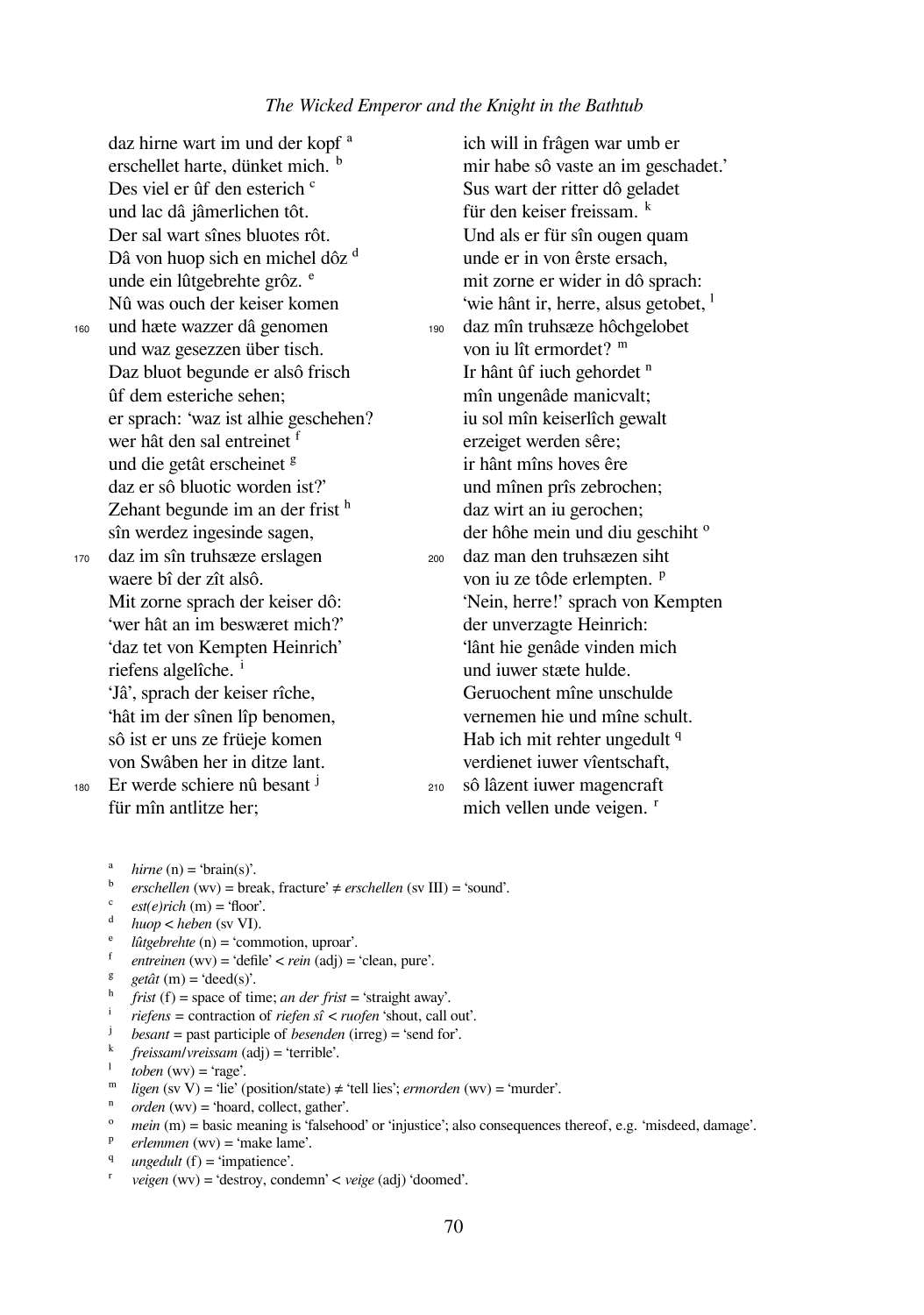to sway and totter around like a wobbly pot; his skull and his brain must both have been severely damaged, for he fell to the floor and lay there lifeless, staining the floor of the hall with his blood. This brought forth a mighty uproar from all those standing around.

At that moment the emperor arrived; he had just washed his hands and taken his place at table when he noticed the fresh bloodstain on the floor. He said, 'What has happened here? Who has defiled the hall so that it is covered in blood? At once the courtiers started to tell him how his seneschal had been slain only a short time before. 'Who has done this thing to me?', said the emperor angrily. 'It was Heinrich von Kempten', came the reply from all sides.

'Indeed', said the mighty emperor, 'if he has taken the life of my seneschal, then it was an ill thing that he ever left Swabia to come to these parts. Let him be brought before me at once, for I wish to know why he has done this great injury to me'.

And so Heinrich was brought before the infuriated emperor, and immediately the emperor saw the knight, he shouted out in anger,

'What brought such a fit of rage on you, sir, that my esteemed seneschal is now lying here dead by your hand? You have incurred my extreme disfavour, and now you shall feel the full force of my imperial authority. You have dishonoured my court and my own reputation, and you shall pay for this great crime that has left my seneschal dead'.

'No, sire', cried the bold Heinrich von Kempten, 'grant me your mercy and your grace, for I ask you to hear me out before you decide whether I am guilty or innocent. If my impetuous behaviour has indeed deserved your enmity, then you can condemn me to death by your authority.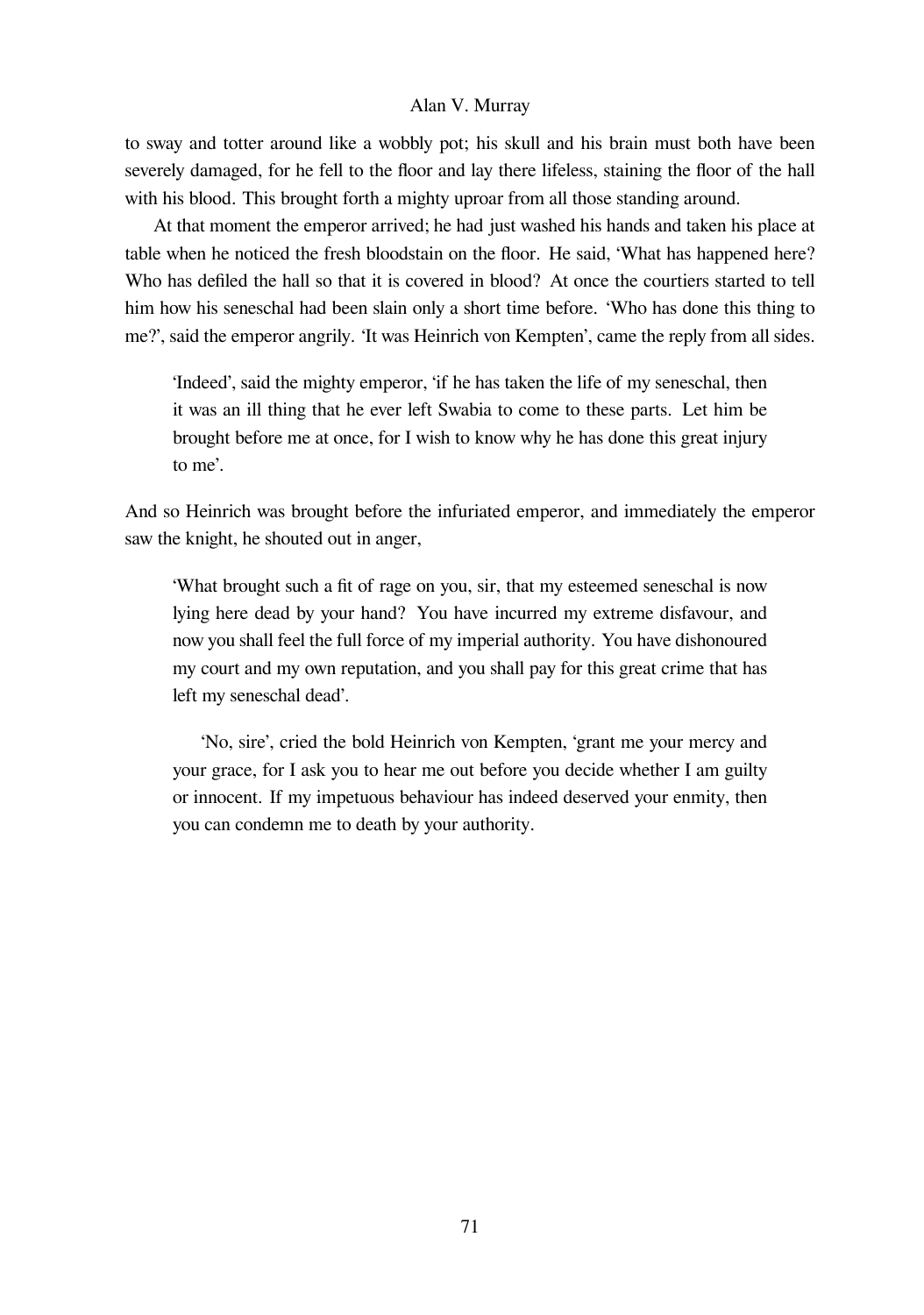Müg aber ich erzeigen daz niht sî diu schulde mîn, sô ruochent mir genædic sîn daz ir mir niht übels tuont. Durch den got der hiute erstuont an disem ôsterlichem tage, <sup>a</sup> sô gunnet mir daz ich bejage

iuwer keisterlîche gunst. <sup>b</sup> <sup>220</sup> Sît daz ir habent die vernunst ᶜ daz ir von art bescheiden sît,  $d$ sô êrent diese hôchgezît an mir vil armen hiute.<sup>e</sup> lânt mich der werden liute geniezen die man schouwet hie. Kein schulde wart sô michel nie dan hœre zuo genâden teil: dur daz sô lâzent mich daz heil hie vinden unde erwerben

- <sup>230</sup> daz ich niht müeze ersterben. Der keiser übel unde rôt der rede im antwürte bôt <sup>f</sup> ûz eime grimmen herzen, er sprach: 'des tôdes smerzen den hie mîn truhsæze treit.<sup>§</sup> lîd ich mit solher arebeit daz ich niht muotes hân dar zuo daz ich iu keine gnâde tuo umb iuwer hôhe schulde.
- <sup>240</sup> Mîn keiserlîchiu hulde

 $\alpha$  *osterlîch* (adj) < *ostern* = 'Easter'.

- $^{\circ}$  *gunst* (f) = 'favour'.
- *vernunst* (f) =  $'(good)$  sense, understanding'.
- *bescheiden* (adj) = 'prudent, discerning, wise'.
- <sup>e</sup> *armen* (adj) = here in dative case, qualifying the personal pronoun *mir*.<br>
<sup>f</sup> *bioton (ev* ID = 'offer'
- $bieten$  (sv II) = 'offer'.
- $t$ <sup>g</sup> *treit tragen* (sv) = 'carry, bear'.
- $\frac{h}{i}$  *garnen* = *gearnen* < *arnen* (wv) = 'earn, harvest, deserve'.
- ⁱ *alsunder* = *sunder*.
- $$
- $\phi$  *genern* (wv) = 'save, keep alive'.
- ˡ *geheizen* (sv VII) = 'order, command'.
- ᵐ *stæte lassen* = 'have something done'; *stæte machen* = 'confirm'.
- $^n$  *benamen* (adv) = *bî namen* = 'in truth'.
- $gr\hat{i}$ *fen* (sv I) = 'grasp, grip'.
- $P$  *zugen* (wv) = 'pull'.
- <sup>q</sup> *ez wære* = literally 'were it', meaning 'whether (it was) ...'.
- $b\hat{a}ht$  (n) = 'rubbish, refuse, heap'.

muoz iemer sîn vor iu verspart. Ir garnet ez, sam mir mîn bart,  $<sup>h</sup>$ </sup> daz mîn truhsæze tôt lît von iu alsunder nôt'.<sup>i</sup> Der werde ritter Heinrich verstuont wol bî dem eide sich den der übel keiser tete, daz er benamen an der stete daz leben müeste hân verlorn. <sup>250</sup> Des wart im alsô rehte zorn daz er sich gerne wollte wern <sup>j</sup> und daz leben sîn genern  $<sup>k</sup>$ </sup> mit willecliches herzen ger, wand er bekande wol, swaz er  $\mathbf{b}$ î dem barte sîn gehiez, $\mathbf{a}^{\dagger}$ daz er daz allez stæte liez. <sup>m</sup> Dâ von sprach er: 'nu merke ich wol daz ich benamen sterben sol:  $<sup>n</sup>$ </sup> nû ist zît daz ich mich wer <sup>260</sup> und daz leben mîn gener al die wîle daz ich kan.' Hie mit der ûzerwelte man geswinde für den keiser spranc, er greif in bî dem barte lanc,  $\degree$ und zuhte in über sînen tisch: <sup>p</sup> ez wære fleisch oder visch <sup>q</sup> daz man dâ für in hæte brâht, daz wart gevellet in ein bâht; <sup>r</sup>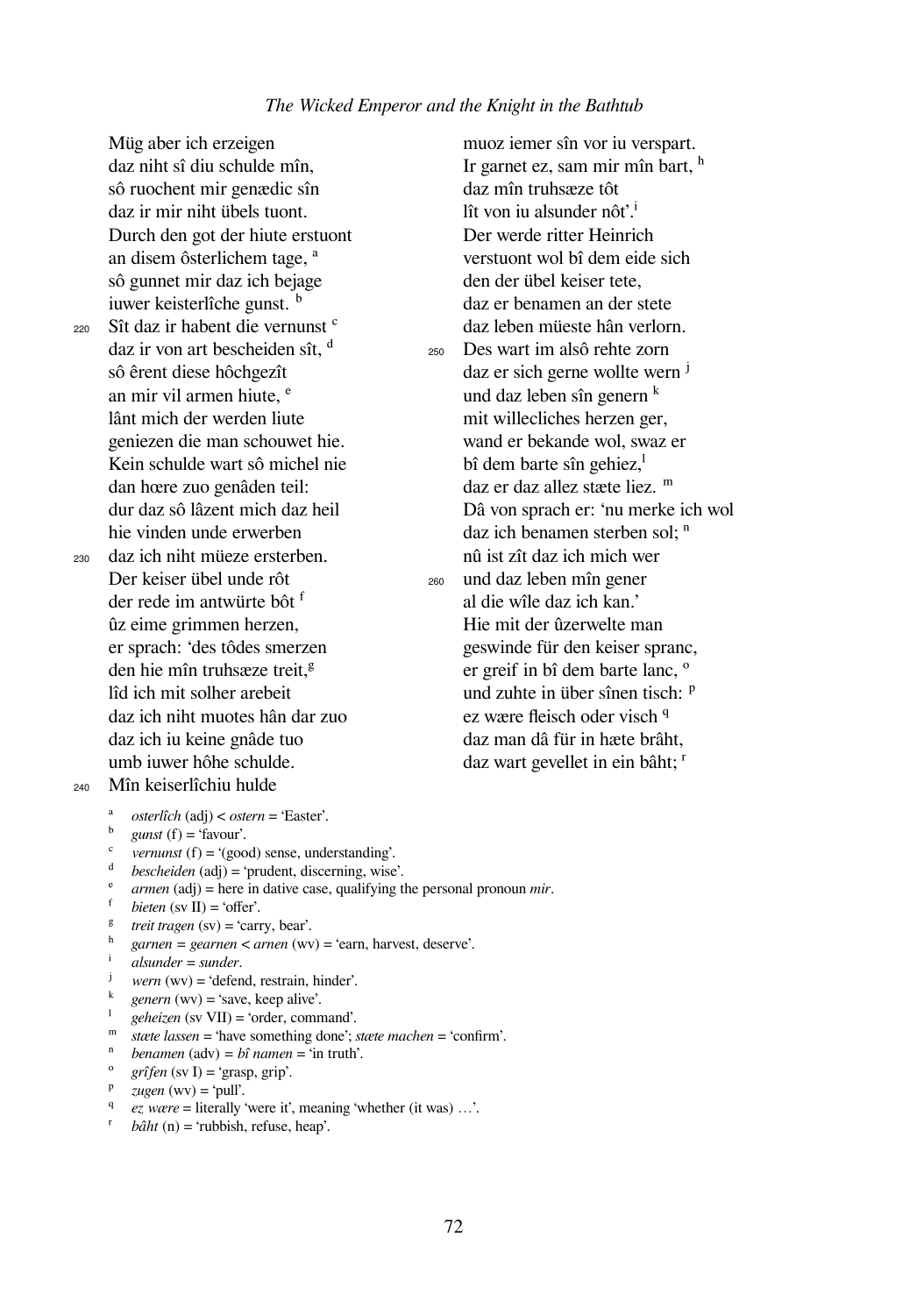But if I can show that this was not my fault, then I ask you to show mercy and refrain from doing me harm. By God who rose on this Easter Day, permit me to seek your majesty's favour. Since you have the capacity to be judicious, I ask you to honour this high feast day by showing mercy to an unfortunate and allow me to enjoy the fine company assembled here today. No fault can be so great that it cannot find mercy; allow me to redeem myself so that I do not have to suffer the punishment of death'.

But the wicked, red-haired emperor gave a reply that came from the depths of his grim heart:

'the pains of death that my seneschal has had to suffer here have caused me such distress that I am not minded to show any mercy for this great crime. By your actions you have forfeited the imperial favour for ever. By my beard, you shall pay for having killed my seneschal without cause'.<sup>1</sup>

The worthy knight Heinrich realised from the oath that the evil emperor had sworn that he would certainly lose his life there and then. He became so enraged that he resolved to fight for his life with all his spirit, for he knew well that whatever the emperor had sworn by his beard, he would stop at nothing to do.

And so Heinrich said, 'I see that I must die, and so now it is time for me to fight for my life as long as I can'. With these words this excellent man threw himself on the emperor, seized him by the beard and pulled him up onto the table in front of him. Every dish that had been set there, whether meat or fish, was sent flying as he dragged the emperor across the board.

The emperor's oath is almost word for word the same as that quoted above at line 16, except that here he uses *ir*, the polite form of the second person pronoun normally used within courtly society, as opposed to *du*, the familiar form that would have been used to address servants or menials.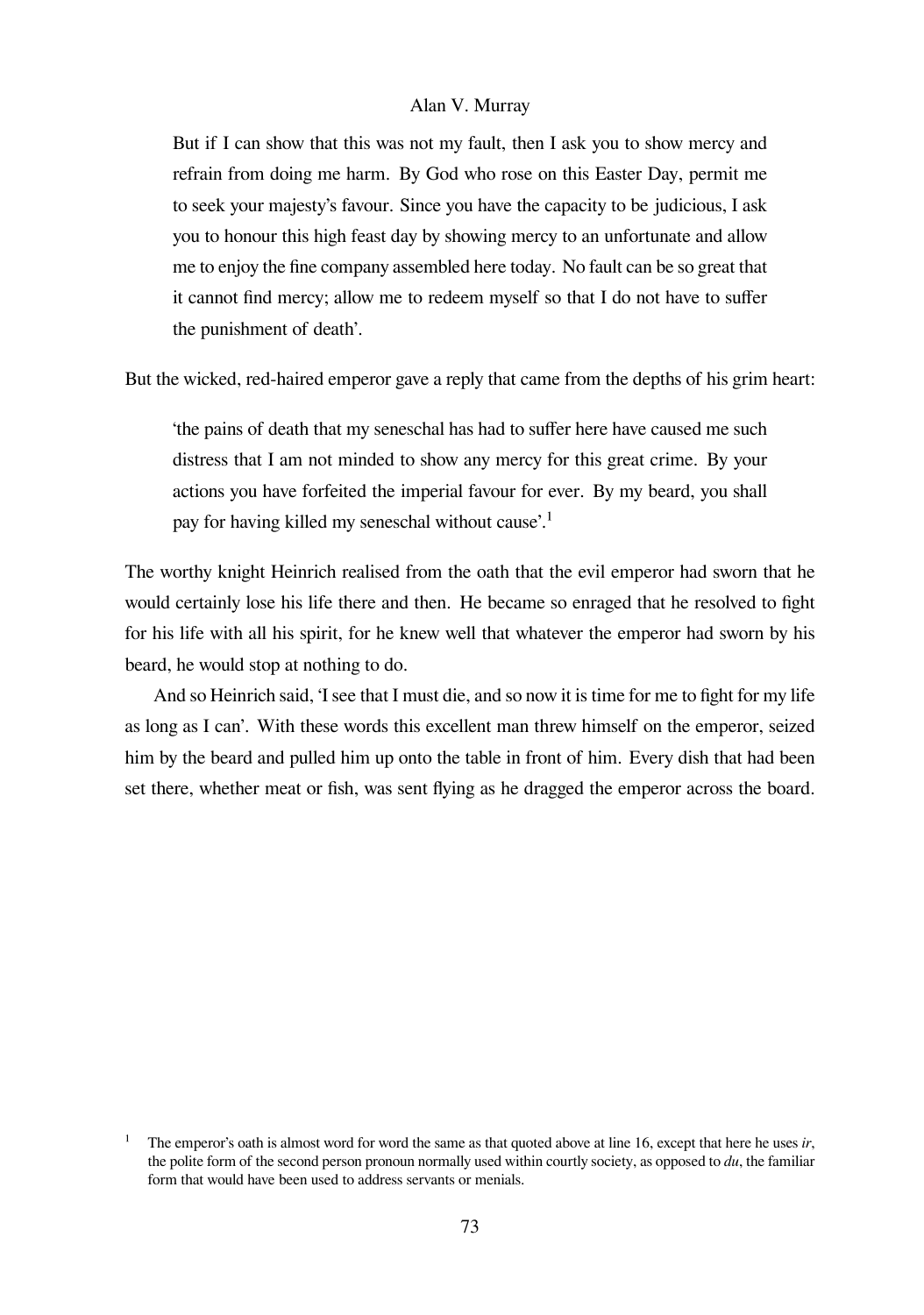$_{270}$  daz kinne wart im und der flans  $<sup>b</sup>$ </sup> vil hâres dâ beroubet: sîn keiserlichez houbet wart sêre entschumphieret, <sup>c</sup> diu krône wol gezieret diu dar ûf gesetzet was, viel nider in den palas <sup>d</sup> und al sîn rîchiu zierheit. Er hæte in under sich geleit geswinde bî den zîten.

als er in bî dem barte dans. <sup>a</sup>

<sup>280</sup> er zuhte von der sîten ein mezzer wol gewetzet.<sup>e</sup> daz hæte er im gesetzet vil schiere an sîne kelen hin. <sup>f</sup> Mit der hant begunde er in vast umb den kragen würgen. <sup>g</sup> Er sprach: 'nu lânt mich bürgen  $<sup>h</sup>$ </sup> emphâhen unde sicherheit, daz iuwer gnâde mir bereit und iuwer hulde werde, <sup>290</sup> ir muozent ûf der erde daz leben anders hân verlorn. Den eit den ir nu hânt gesworn, den velschet ob ir welt genesen, oder ez muoz iuwer ende wesen.' i Sus lag er ûf im an der zît und roufte in sêre widerstrît bî sînem langen barte, er wurgte in alsô harte

daz er niht mohte sprechen. <sup>300</sup> Die werden und die frechen fürsten alle ûf sprungen, si liefen unde drungen algemeiniclîchen dar dâ der keiser tôtgevar <sup>j</sup> lag under dem von Kempten: an kreften den erlempten hætens an den stunden  $<sup>k</sup>$ </sup> von im vil gerne enbunden. Dô sprach der ritter Heinrich:  $310$  'ist iemen der nu rüere mich, <sup>1</sup> sô muoz der keiser ligen tôt: dar nâch sô bringe ich den in nôt der mich zem êrsten grîfet an. <sup>m</sup> sît daz ich niht genesen kan, sô kumt der wirt ze freisen, ich stiche im ab den weisen  $<sup>n</sup>$ </sup> mit disem mezzer veste. Ouch müezen sîn die geste engelten die mich wellen slahen:  $320$  ich giuze ir bluotes manegen trahen  $\degree$ ê daz ich müge verderben. Nu her! swer welle sterben, der kêre her und rüere mich!' dô trâtens alle hinderisch, <sup>p</sup> als in diu wâre schult gebôt. der keiser ouch mit maneger nôt vil sêre winken dâ began, <sup>q</sup> daz si giengen alhindan.

- $d$ *dansen* (wv) = 'pull, extend'.
- $\textit{vlans}\ (m) = \text{`mouth'}$ .
- ᶜ *en(t)schumphieren* (wv) = 'defeat, humble',
- $d$  *vallen* (sv VII) = 'fall'.
- $wetzen$  (wv) = 'whet'.
- $k\hat{e}l(e)$  (f) = 'throat'.
- $k \rceil$  *kragen* (m) = 'collar, neck'.
- $\frac{h}{i}$  *bürge* (m) = 'surety, guarantor'.
- *wesen* (infinitive) = 'be'.<br> *i tôtoevar hôtvar* (adj) = 'd
- *tôtgevar/tôtvar* (adj) = 'deathly pale'.
- $^k$  *hætens* = contraction of *hæten sî*.
- $riieren$  (wv) = 'touch'; the subjunctive form here denotes possibility.
- <sup>m</sup> *angrîfen* (sv I, with separable prefix) = 'attack'.
- <sup>n</sup> *weise* (m) = 'orphan' (here used figuratively)
- $\chi$ *giezen* (sv II) = 'pour'.
- ᵖ *hinderisch* (adv) = 'back, away'.
- *winken* (wv) = 'wave, indicate with a movement of the hand'.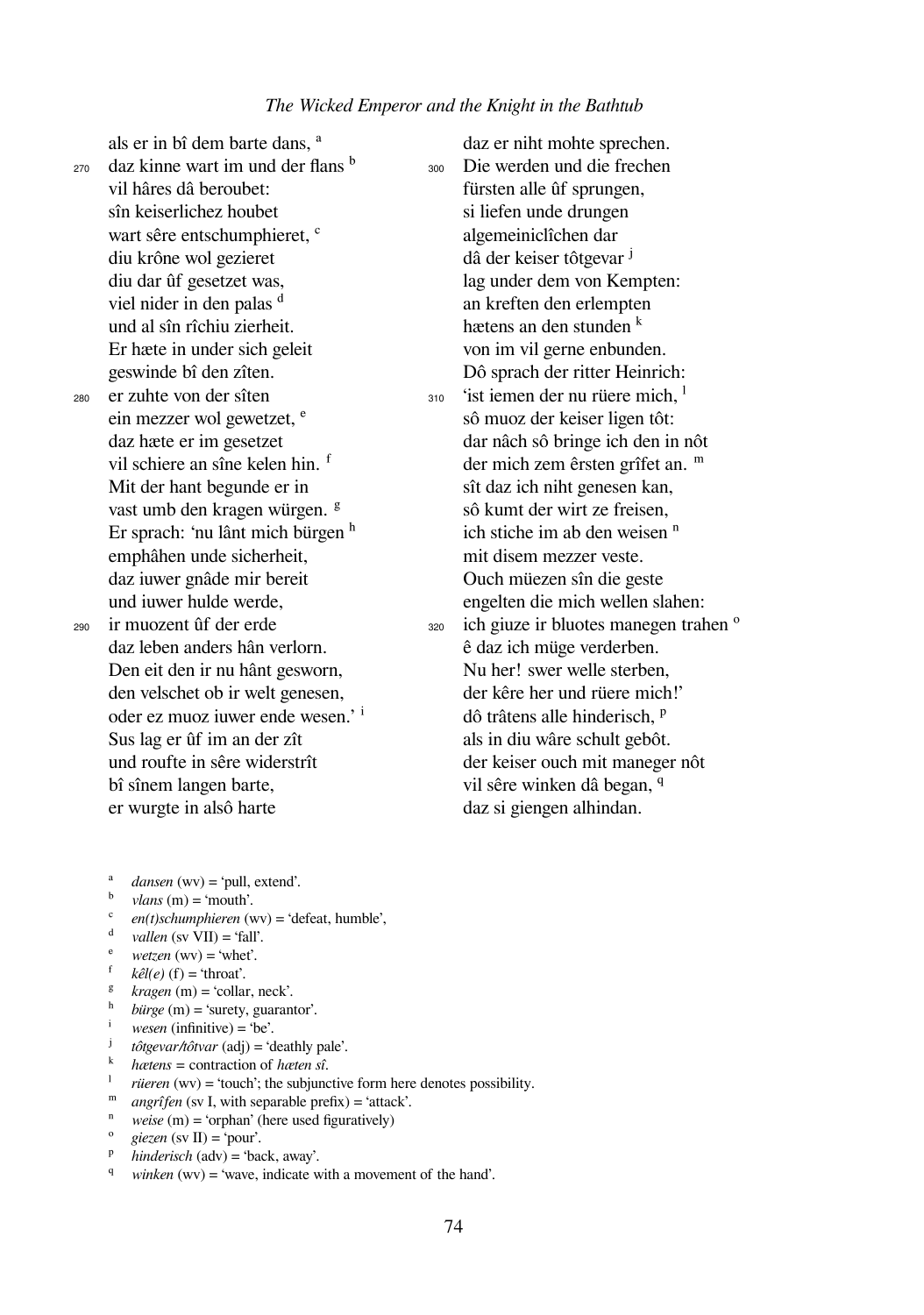The imperial head suffered greatly in the process, for many hairs were ripped out from chin and cheeks, while the crown that had sat upon it fell to the palace floor along with all the rich ornaments. Heinrich quickly jumped on top of the emperor, drew a sharp knife from his side and held it to the emperor's throat; with his free hand he grabbed the emperor's neck and started to choke him. 'Now grant me security', Heinrich said, 'and give me assurance of your mercy and favour, or else I will put an end to your time on earth. Take back the oath you have sworn, or it will mean death for you'.

And so Heinrich was lying on top of the emperor, holding him tight by his beard and choking him so hard that he could not speak. The bolder among the princes had all jumped up, and now they all rushed forward to where the emperor (who by now was the colour of death) was lying underneath the knight of Kempten. They would have done anything to free him at once, but the knight Heinrich cried out:

'if anyone here so much as touches me, the emperor shall be the first to die, and then I will turn on whoever has attacked me. If I am to lose my life, then it will be the emperor who suffers for it, for I will part him from his crown with this sharp knife.<sup>1</sup> Anyone else who tries to kill me will have to pay for it, too, for I intend to spill the blood of many before I go down. Come on then! Anyone who wants to die can come up and try to strike me!'

At this, they all drew back; indeed, they had little choice but to do so, since the emperor was desperately signalling them to move away.

The 'Orphan' was a particularly splendid jewel in the imperial crown, so called because it was thought to be unique. Here it functions *pars pro toto* to signify the emperor's crown and the authority and power that it represents. See Hubert Herkommer, 'Der Waise, *aller fürsten leitesterne*. Ein Beispiel mittelalterlicher Bedeutungslehre aus dem Bereich der Staatssymbolik, zugleich ein Beitrag zur Nachwirkung des Orients in der Literatur des Mittelalters', *Deutsche Vierteljahrsschrift für Literaturwissenschaft und Geistesgeschichte*, 50 (1976), 44–59 and Gunther Wolf, 'Der *Waise*: Bemerkungen zum Leitstein der Wiener Reichskrone', *Deutsches Archiv für Erforschung des Mittelalters*, 41 (1985), 39–65.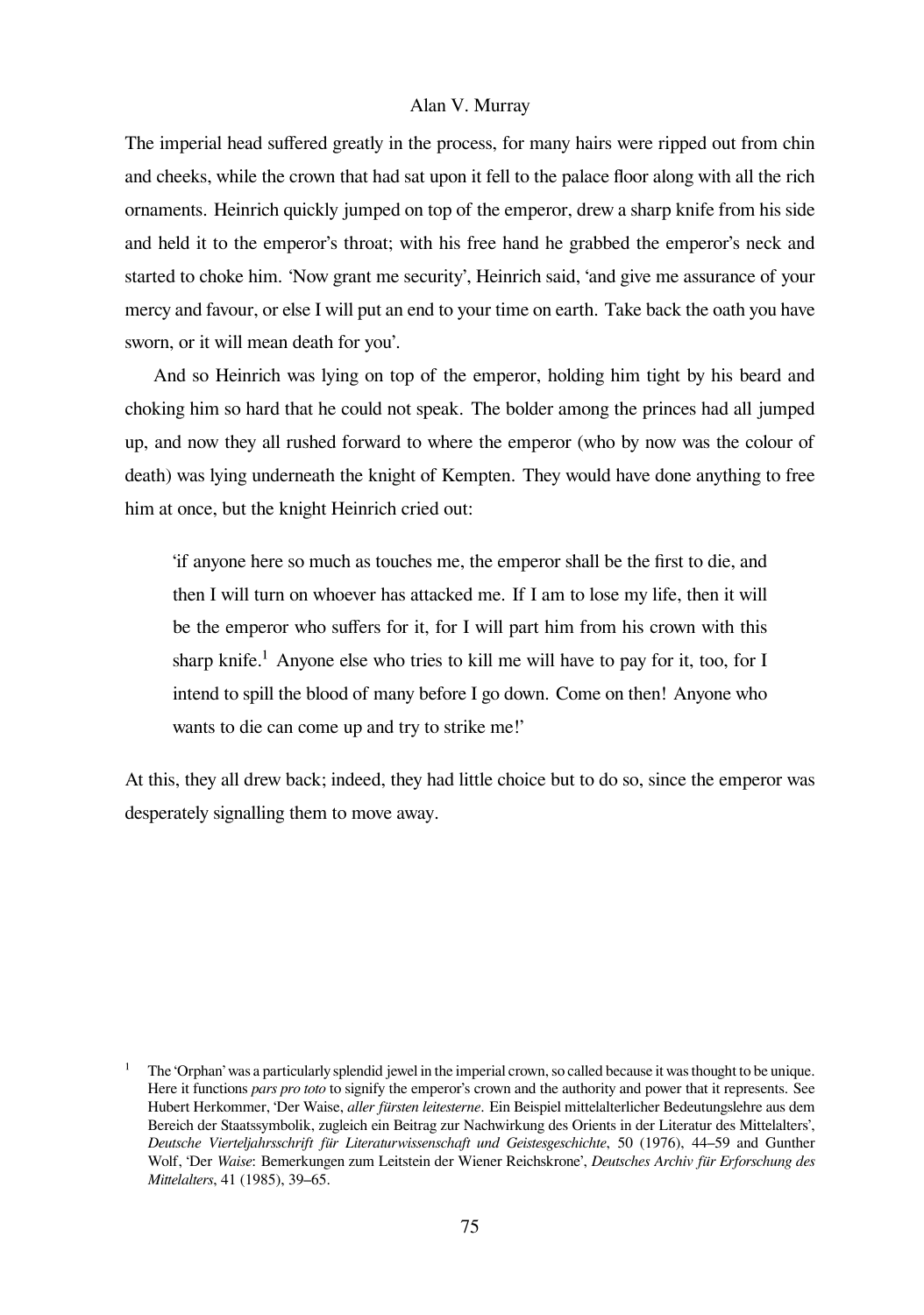Daz wart getân und diz geschach.

<sup>330</sup> zuo dem keiser aber sprach der unverzagte Heinrich: 'lânt hie niht lange ligen mich, ob ir daz leben wellent hân: mir werde sicherheit getân daz ich genese, ich lâze iuch leben. Wirt mir gewisheit nicht gegeben umb den lîp, est iuwer tôt!' <sup>a</sup> hie mite ûf sîne vinger bôt der keiser unde lobte sâ

<sup>340</sup> bî keiserlichen êren dâ, daz er in lieze bî der stunt von dannen kêren wol gesunt. <sup>b</sup> Nu daz diu sicherheit ergie, den keiser Otten er dô lie geswinde von im ufe stân, er hæte im schiere dâ verlân den bart ûz sînen handen. Und als er ûf gestanden was von dem esteriche wider, <sup>350</sup> dô gieng er aber sitzen nider ûf sînen stuol von rîcher art; daz hâr begunde er und den bart streichen unde sprach alsô <sup>c</sup> zu dem von Kempten aber dô: 'ich hân iu sicherheit gegeben daz ich iu lîp unde leben unverderbet lâze.<sup>d</sup> Nu strîchent iuwer strâze alsô daz ir mich iemer

<sup>360</sup> vermîdet, unde ich niemer mit mînen ougen iuch gesehe. Ich prüeve daz wol unde spehe daz ir zeim ingesinde mir ze swære sît. Joch habent ir vil harte an mir gunfuoget <sup>e</sup> swer blicket unde luoget f an mînen bart, der kiuset wol <sup>g</sup> daz ich iemer gerne sol iuwer heimlîch enbern.  $370$  Mir muoz ein ander meister schern  $<sup>h</sup>$ </sup> dann ir, daz wizzent âne spot, mîn bart muoz iemer, sam mir got, iuwer scharsach mîden: i ez kan unsanfte snîden hût unde hâr den künegen abe. Vil wol ich des emphunden habe daz ir ein übel scherer sît. ʲ ir sult bî dirre tageszît uns rûmen hof unde lant.' <sup>380</sup> Sus nam der ritter alzehant zuo des keisers mannen urloup und îlte dannen. Er kêrte gegen Swâben wider und lie sich dâ ze lande nider ûf ein rîchez lêhengelt. ᵏ Acker, wisen unde velt $<sup>1</sup>$ </sup> het er ze Kempten, als ich las: dar ûf er sich, wande er was ein dienstman der selben stift.  $<sup>m</sup>$ </sup>

- ᵃ *est =* contraction of *ez ist*.
- <sup>b</sup> *kêren* (wv) = 'turn (away), depart, leave'.
- $\text{`}$  *streichen* (wv II) = 'stroke, smooth, touch'.
- ᵈ *verderben* (sv IV) = 'damage, spoil'.
- *unfuogen* (wv) = 'make unseemly, coarse'.
- $luogen(wv) = 'look'.$
- $\frac{g}{g}$  *kiesen* (sv II) = (i) 'choose, elect, select' (ii) 'discern, observe'.
- $\sum_{i=1}^{h} \text{schern (sv IV)} = \text{Shear, cut'.}$
- $\frac{1}{\pi}$  *scharsahs* (n) = 'scissors, knife for trimming hair'.
- $scherer$  (m) = 'cutter, shearer', i.e. 'barber'.
- <sup>k</sup> *lêhengelt* (n) = 'fief, money fief'.
- $acker$  (m) = 'cultivated field'; *wise* (f) = 'meadow';
- ᵐ *stift* (f) = 'religious foundation', e.g. a monastery or collegiate church < *stiften* (wv) 'endow'.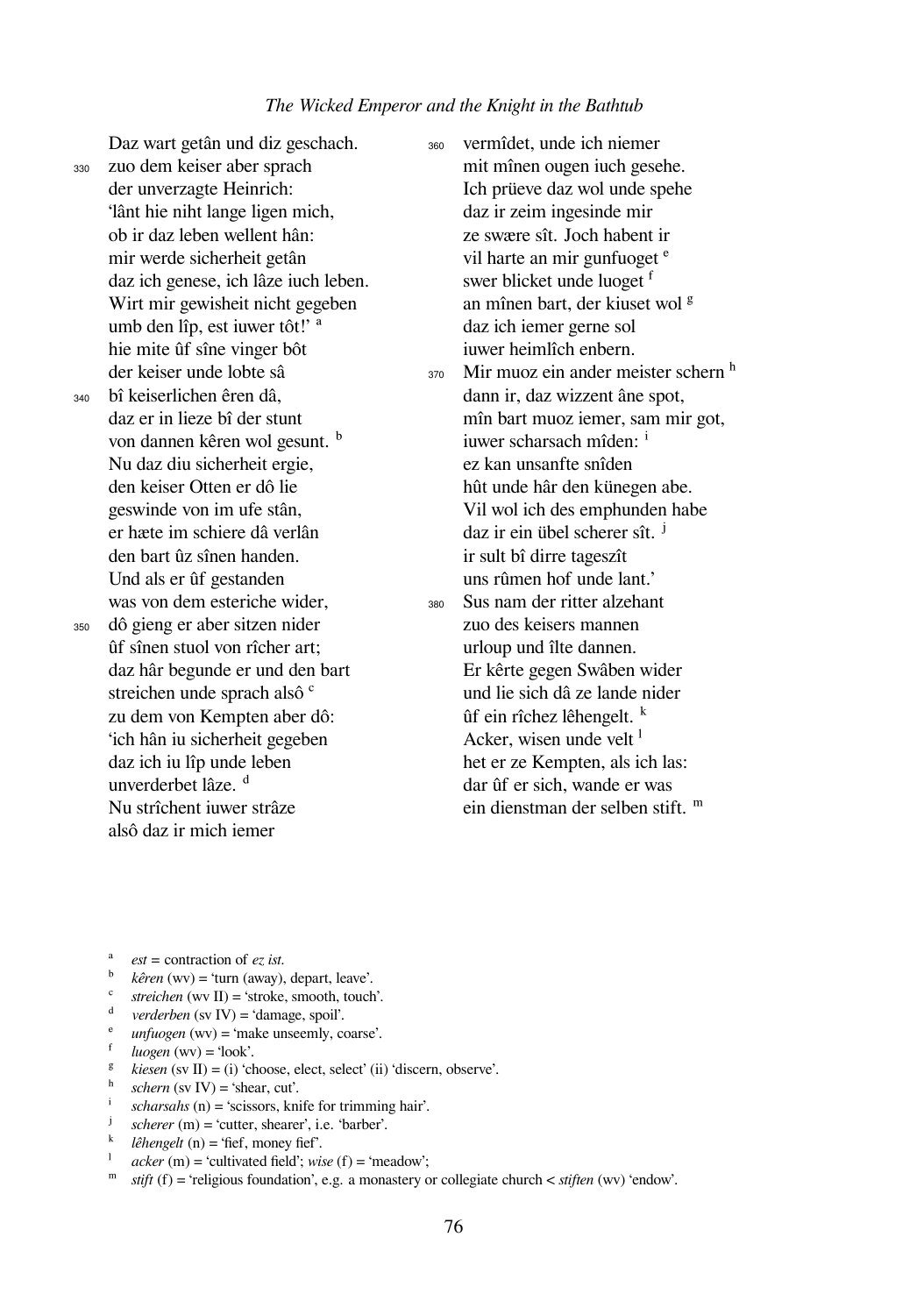It was done as the emperor had commanded, but then Heinrich said to him,

'do not let me lie here for too long if you want to remain alive: if I receive assurance of my safety, I will let you live; but if I do not get your word on this, it will mean your own death'.

Thereupon the emperor raised his fingers to promise on his honour that Heinrich should be allowed to leave without harm there and then. When he had received the assurance, Heinrich quickly let go of the emperor's beard and allowed him to stand up again. The emperor got up from the floor and walked over to sit down on his sumptuous throne, where he began to smooth down his hair and beard. To the knight of Kempten he said,

'I have given you my word that I will spare you life and limb. Now be gone from here and stay away, for I never wish to see you again. You are far too much trouble for my court, for you have treated me with disgrace. Anyone who looks at my beard will understand that I do not want you in my presence any longer. By God, in future I want that blade of yours kept away from my beard, for it cuts off skin and hair far too roughly for a king's taste; I have learned only too well what a vile barber you are. This very day you must leave this court and this land'.<sup>1</sup>

And so the knight at once took leave of the emperor's vassals and rode away in haste. Heinrich returned to Swabia, and took up residence on a rich fief in the country, for he held tillages, meadows and fields at Kempten as a vassal of the abbey there, as I have read.<sup>2</sup> The story

<sup>&</sup>lt;sup>1</sup> Since Heinrich goes back to Swabia, it is evident that the *lant* ('land, country') which the emperor tells him to leave must refer to Franconia, i.e. the area where the court is being held, rather than Germany as a whole.

<sup>&</sup>lt;sup>2</sup> Kempten was a town in south-eastern Swabia, the seat of a wealthy Benedictine abbey, founded in 752.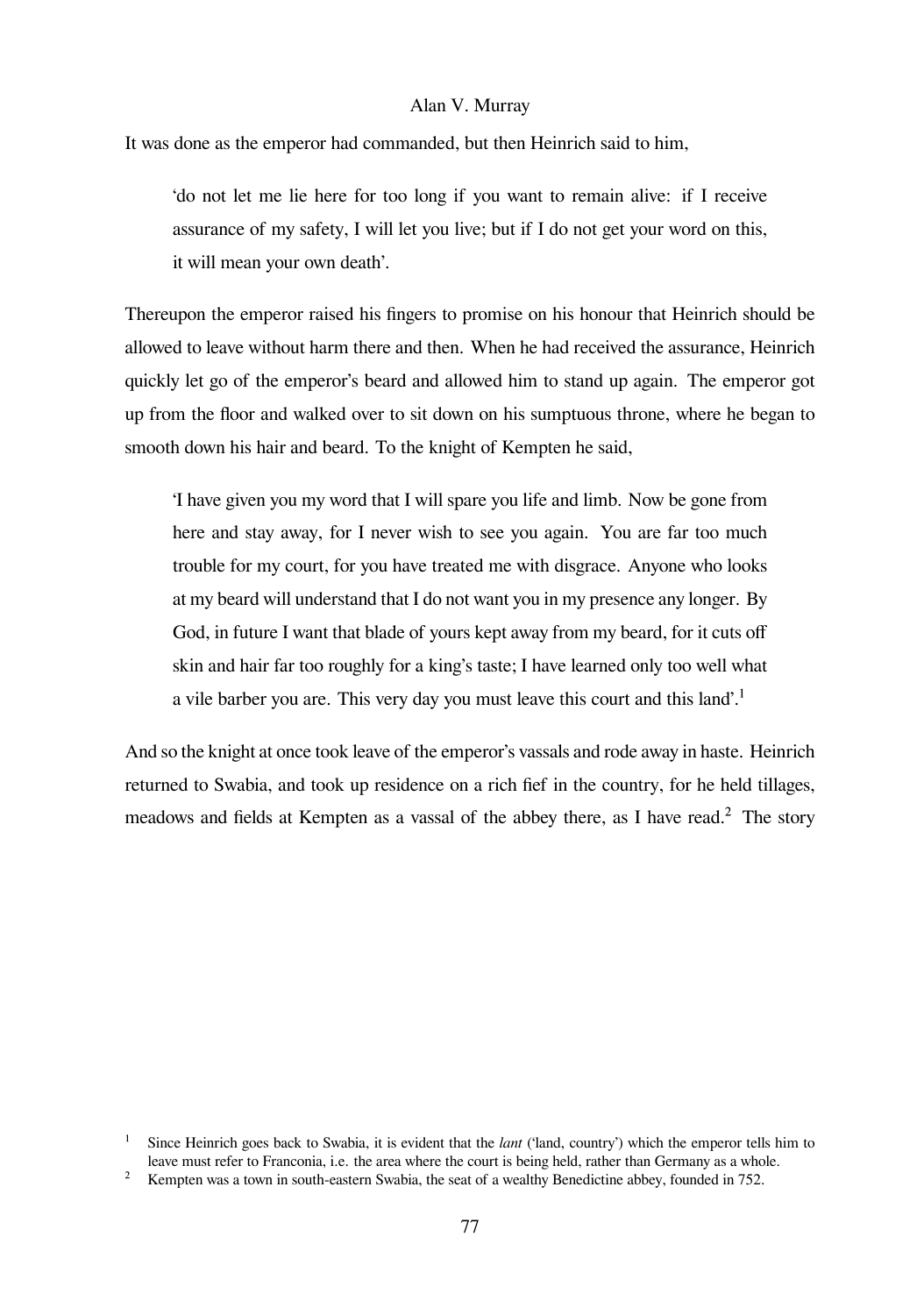390 Uns seit von im diu wâre schrift<sup>a</sup> daz er sich schône gar betruoc, <sup>b</sup> wande er hæte gülte gnuoc<sup>e</sup> und was an êren offenbâr. Dar nâch wol über zehen jâr quam es von geschihte alsô daz der keiser Otte dô eins grôzen urliuges pflac <sup>d</sup> und enhalp des gebirges lac <sup>e</sup> vor einer stat vil wünneclich.

 $_{400}$  Er und die sîne hæten sich  $^{\text{f}}$ dar ûf geflizzen manege zît, <sup>g</sup> daz si der veste gæben strît mit steinen und mit phîlen. h Doch was er bî den wîlen an liuten alsô nôthaft daz er nâch tiutscher ritterschaft her zû begunde senden. Er hiez in allen enden

den herren künden unde sagen: <sup>i</sup> <sup>410</sup> swer iht hæte bî den tagen ze lêhen von dem rîche, daz im der snelliclîche ze helfe quæme bî der stunt. Dâ bî tet er den fürsten kunt: <sup>j</sup> swer im wære dienesthaft  $k$ und lêhen unde manschaft hæte emphangen under in, daz er balde kêrte hin ze Pülle bî den zîten  $<sup>1</sup>$ </sup>

420 und im dâ hülfe strîten. <sup>m</sup> Swer des niht entæte, daz er sîn lêhen hæte verwürket unde ez solte lân. Nu daz diu botschaft getân <sup>n</sup> wart in elliu tiutschiu lant dô wart ze Kempten gesant dem abbet ouch ein bote sâ, <sup>o</sup> der im diu mære seite dâ. <sup>p</sup> Dô der fürste lobesam <sup>430</sup> des keisers botschaft vernam, dô wart er ûf die vart bereit; ouch wurden schiere, sô man seit, al sîne dienstman besant und ûf die reise dô gemant bî triuwen und bî eiden. Den ritter wol bescheiden vom Kempten liez er für sich komen, er sprach: 'ir hânt daz wol vernomen, daz der keiser hât gesant <sup>440</sup> nâch liuten her in tiutschiu lant, und ich der fürsten einer bin der im ze helfe komen hin über daz gebirge sol. Dar zuo bedarf ich iuwer wol q und iuwer dienestliute: die man ich alle hiute, <sup>r</sup> und iuch ze vorderst, daz ir vart und die reise niht enspart diu mir und iu geboten ist.

- $gülte$  (f)  $\leq$  *gelten* (sv IV) = 'be valid, have value', in this case = 'income, financial resources'.
- ᵈ *urliuge* (n) = 'dispute, quarrel, feud, war'.
- ᵉ *enhalp* = *enethalp* (preposition) 'beyond'; *gebirge* (n) 'mountains, mountain range' < *berc* (m) 'mountain'. The prefix *ge-* can be used with nouns in a collective sense.
- ᶠ *die sîne*: one would expect *die sînen*. See Walshe, *A Middle High German Reader*, §20.
- ᵍ *vlîzen* (sv II) = 'strive, make an effort, be concerned about'. Related to *vlîz* (m) 'zeal, eagerness'. ≠ *vliezen* 'flow'.
- $\oint_{0}^{h}$  *pfîl* (m) = 'arrow'.
- *künden* (wv) = 'make known, announce, inform'.
- <sup>j</sup> *kunt tuon* = 'make known, announce'.<br>
<sup>k</sup> *dianosthaft* (adi) = 'owing (feudal) ser
- $\frac{k}{\text{di}}$  *dienesthaft* (adj) = 'owing (feudal) service'.
- Pülle = Apulia (in Italian Puglia), region in south-eastern Italy.
- ᵐ *hülfe < helfen* (sv III).
- *<i>botschaft* (f) = 'embassy, message'.
- $abbet(m) = 'abbot'.$
- ᵖ *seite = sagete*.
- q *wol* (n) here is noun with meaning 'goodwill'.
- ʳ *man < manen*.

 $seit = saget.$ 

 $\alpha$  *sich betragen* (sv VI) = 'occupy oneself (with), 'earn one's living'.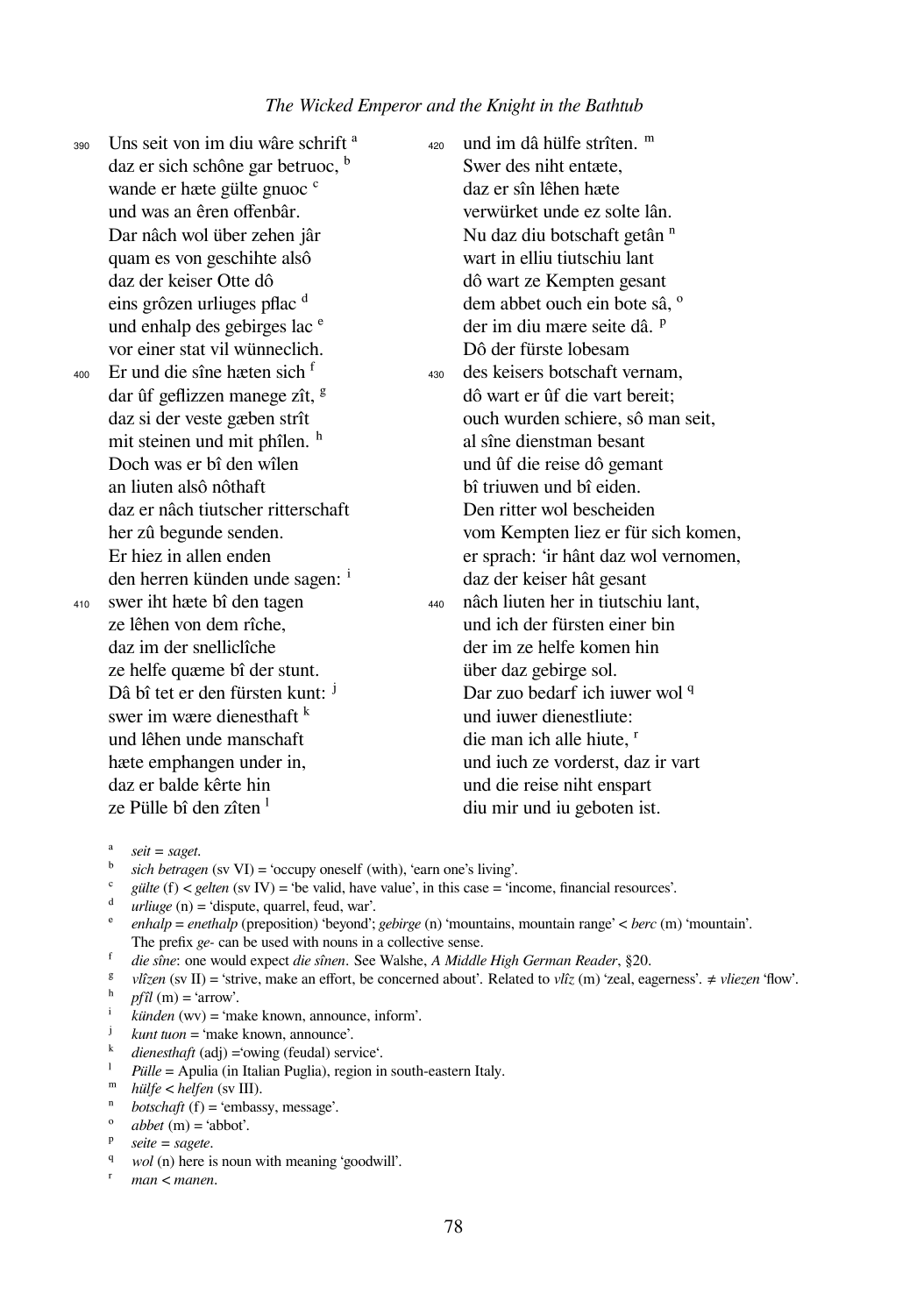reports that he lived well and honourably there, for he was wealthy enough and was well regarded.

More than ten years passed, when news came that Emperor Otto was undertaking a great campaign, and was camped before a great city beyond the Alps.<sup>1</sup> He and his troops had already spent a long time besieging it, assaulting the walls with stones and arrows. Yet by this time he was running so short of men that he needed reinforcements from the knights of Germany, and so now he sent messages to all the princes of the land to say that anyone who held a fief from the emperor should come to his aid as quickly as possible: whoever owed him service, or had done homage for a fief, was to make his way to Apulia with all speed so that he might come to his assistance in the fighting. Anyone who failed to do his duty would forfeit his fiefs and have to surrender them.<sup>2</sup>

Now as this order was being sent throughout Germany, one of the messengers came to bring the news to the abbot of Kempten. When the worthy abbot heard the emperor's command he immediately began to make preparations for the journey. He sent word to his vassals that they should join him in the campaign, according to the loyalty that they had sworn to him. The abbot also summoned the knight of Kempten, and said to him:

'You have certainly heard that the emperor has sent to Germany for reinforcements, and that as a prince I am obliged to travel over the mountains to go to his assistance. In this I will require the service of yourself and your own vassals: so I am giving notice now — to you above all — that you must join the expedition that we have been commanded to undertake. You should begin your preparations for the journey straight away.'

The text refers only to *gebirge* 'mountains', but it becomes clear later that this must relate to the main mountain range that separated Italy from Germany.

<sup>&</sup>lt;sup>2</sup> In the eleventh and twelfth centuries the Holy Roman emperors relied especially on troops provided by the German bishops and abbots, who often accompanied them on campaign in person. See, for example, Jan-Peter Stöckel, 'Reichsbischöfe und Reichsheerfahrt unter Friedrich I. Barbarossa', in *Kaiser Friedrich Barbarossa: Landesausbau — Aspekte seiner Politik – Wirkung*, ed. by Evamaria Engel and Bernhard Töpfer (Weimar: Hermann Böhlaus Nachfolger, 1994), pp. 63–79.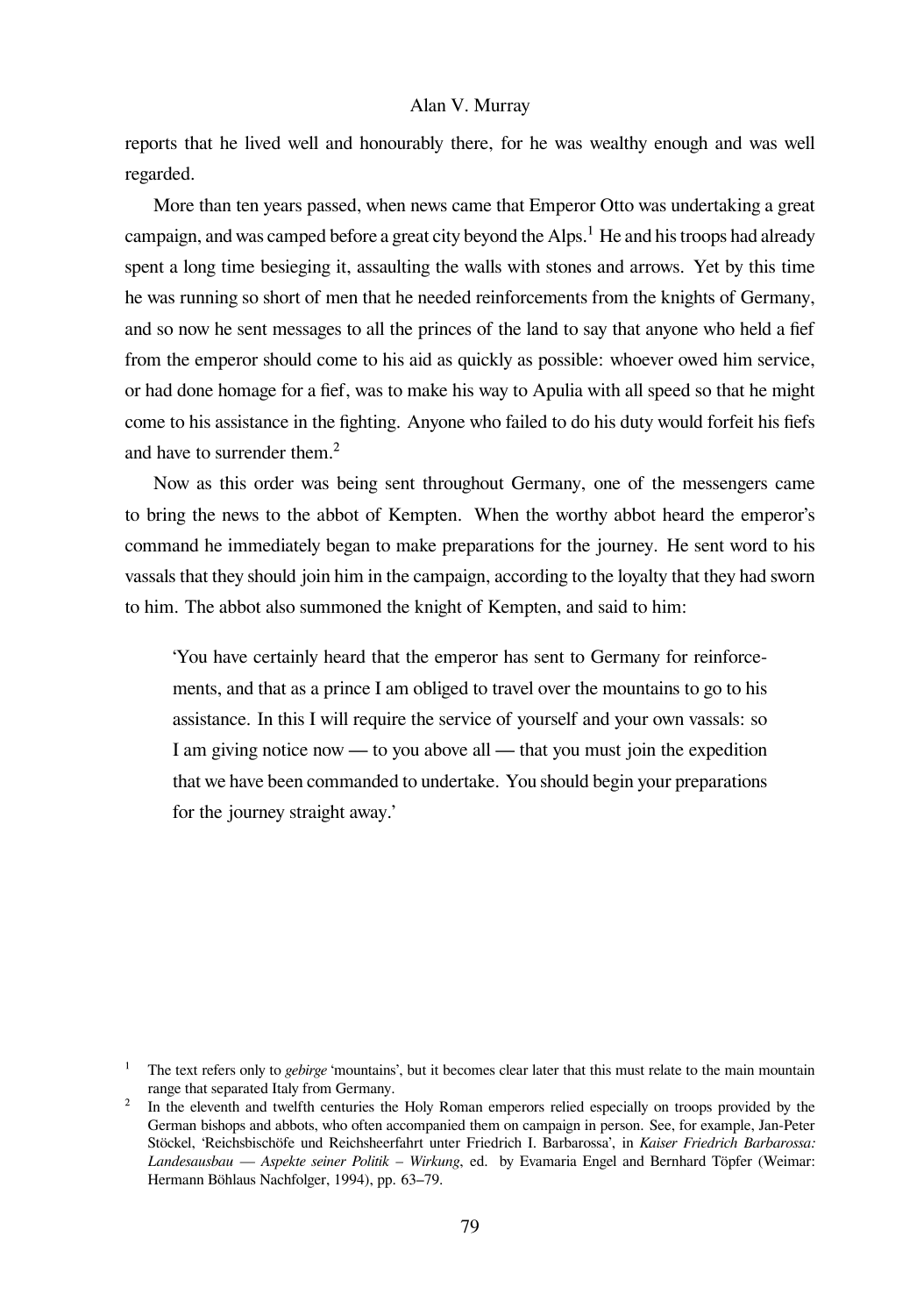<sup>450</sup> dâ von sult ir an dirre frist werden ûf die vart bereit.' 'Ach herre, waz hânt ir geseit!' <sup>a</sup> sprach von Kempten Heinrich: 'nu wizzent ir doch wol daz ich für den keiser niht getar <sup>b</sup> ze hove komen, wande ich gar verwürket sîne hulde hân.ᶜ Ir sult der reise mich erlân iemer durch den dienest mîn. <sup>460</sup> der keiser hât die hulde sîn vil gar von mir geleitet und über mich gespreitet <sup>d</sup> sîner ungenâden büne. <sup>e</sup> Ich hân erzogen zwêne süne, die sende ich, herre, mit iu dar; ê daz ich alters eine var, sô füerent ir si beide samt: gezieret wol ûf strîtes amt f kêrent si mit iu dâ hin.' <sup>470</sup> 'Nein', sprach der abbet, 'ich enbin des muotes niht daz ich ir ger und iuwer durch si beide enber, wand ir mir nützer eine sît. mîn trôst und al mîn êre lît an iu bî disen zîten: jâ kunnet ir ze strîten gerâten ûzer mâzen wol, und swaz man hôher dinge sol ze hove schicken alle wege, <sup>480</sup> daz mac verrihten iuwer phlege vil baz dann anders iemen: sô nütze enist mir niemen an dirre hineverte als ir. <sup>g</sup> Dâ von sô bite ich daz ir mir

rât mit wîser lêre gebent. Ist daz ir dâ wider strebent und ir mir dienstes abe gânt, swaz ir von mir ze lêhen hânt, weizgot daz lîhe ich anderswar, <sup>490</sup> dâ manz verdienen wol getar.' 'Entriuwen', sprach der ritter dô, 'und ist der rede denne alsô daz ir mîn lêhen lîhent hin, ob ich iu niht gehôrsam bin, ich var ê mit iu, wizze Crist, swie mir diu reise an dirre frist ze grôzen sorgen sî gewant. Ê daz ich lâze ûz mîner hant mîn lêhen und mîn êre, <sup>500</sup> ê rîte ich unde kêre mit iu benamen in den tôt. Mîn helfe sol ze rehter nôt iu bereit von schulden sîn, wande ir sît der herre mîn, den ich dienstes muoz gewern; h sît ir sîn niht welt enbern, sô werde erfüllet iuwer muot. Swaz mir der keiser übels tuot, daz will ich gerne dulden, <sup>510</sup> durch daz ich iu ze hulden gedienen müge an dirre vart.' Hie mite ûf sîne reise wart  $\mathbf{r}$ bereit der ellenthafte man, er fuor mit sîme herren dan über daz gebirge enwec. Er was sô küene und ouch sô quec  $^j$ daz er durch vorhte wênic liez: er tet swaz in sîn herre hiez und wart im undertænic gar.

ᵃ *geseit* (past participle) = *gesaget*.

- ᵇ *geturren* (irreg) = 'dare'.
- ᶜ *verwürken/verwirken* (irreg) = 'forfeit', lose something (or the right to it) through one's own fault.
- spreiten (wv) = 'spread, cover'.
- *büne* (f) = 'roof, cover' here seems to be used in figurative sense.
- $\dot{f}$  *zieren* (wv) = 'decorate, cover (with)'.
- $^g$  *hineverte* (f) = 'expedition'.
- $y^h$  *gewern* (wv) = 'grant, confer, bestow'.
- ⁱ *wart < werden* (sv III).
- $\dot{q}$  *quec* (adj) = 'alive, lively, fresh'. Cf. the biblical sense of English 'the quick and the dead'.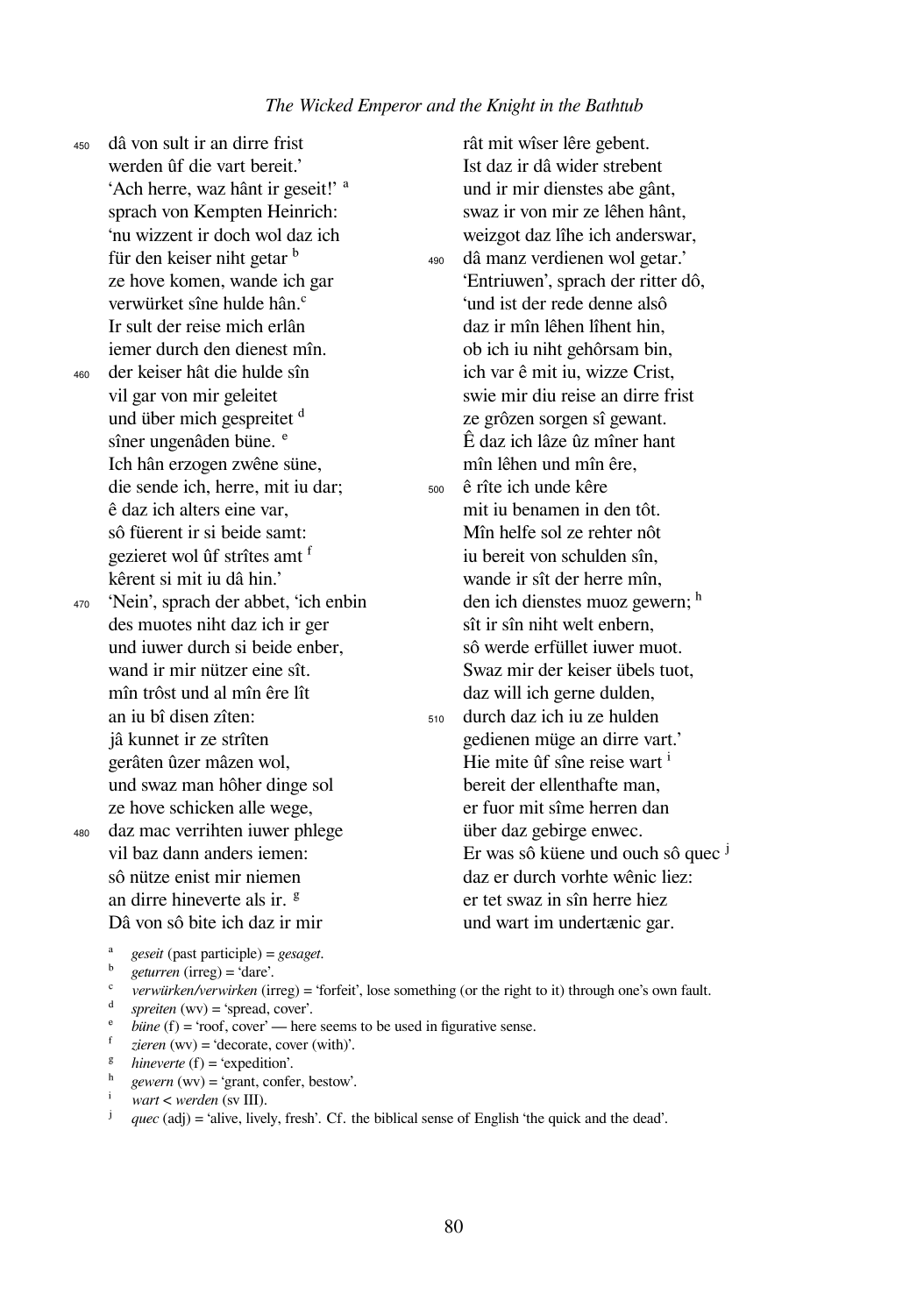'Oh, my lord', said Heinrich von Kempten, 'you know full well that I dare not go to the court, for I have forfeited the emperor's goodwill. I ask you to release me from my obligation to take part in this campaign; the emperor's wrath is so great that it is like a great wall standing between me and his favour. I have raised two sons, my lords, and I will gladly send them with you. Take both of them rather than me on my own: I will see that they join you fully equipped for the campaign'.

'No', said the abbot, 'I am not disposed to take them if it means I have to do without you, for you are of far greater use to me than they are. In this campaign you shall be crucial to my strength and my honour: you can give the best advice in all matters relating to war; and if it becomes necessary to carry out an important mission at court, you can carry it out better than anyone else. No-one will be as useful to me on this expedition as you, so I ask you to assist me with your wise counsel. But if you are not disposed to do this, and refuse to render service to me, then God knows that anything you hold from me now, I shall grant out to others who are more deserving'.

'On my honour', said the knight, 'if this means that you intend to confiscate my fief if I do not obey, then, by Christ, I will go with you, even though this journey gives me every reason to worry. Before I surrender my fief and my honour, I will ride with you, even if it means that I go to my death. You shall be able to count on my assistance when you need it, for you are my lord, and I cannot refuse you my service. Since you cannot do without it, I will do your bidding, and anything that the emperor may do to me, I will accept it because of my obligation to serve you on this expedition'.

And so the courageous man made his preparations for the expedition, and then travelled over the mountains with his lord. He was so full of boldness and energy that there was no task he was afraid to undertake: he did what his lord commanded and obeyed him in all things.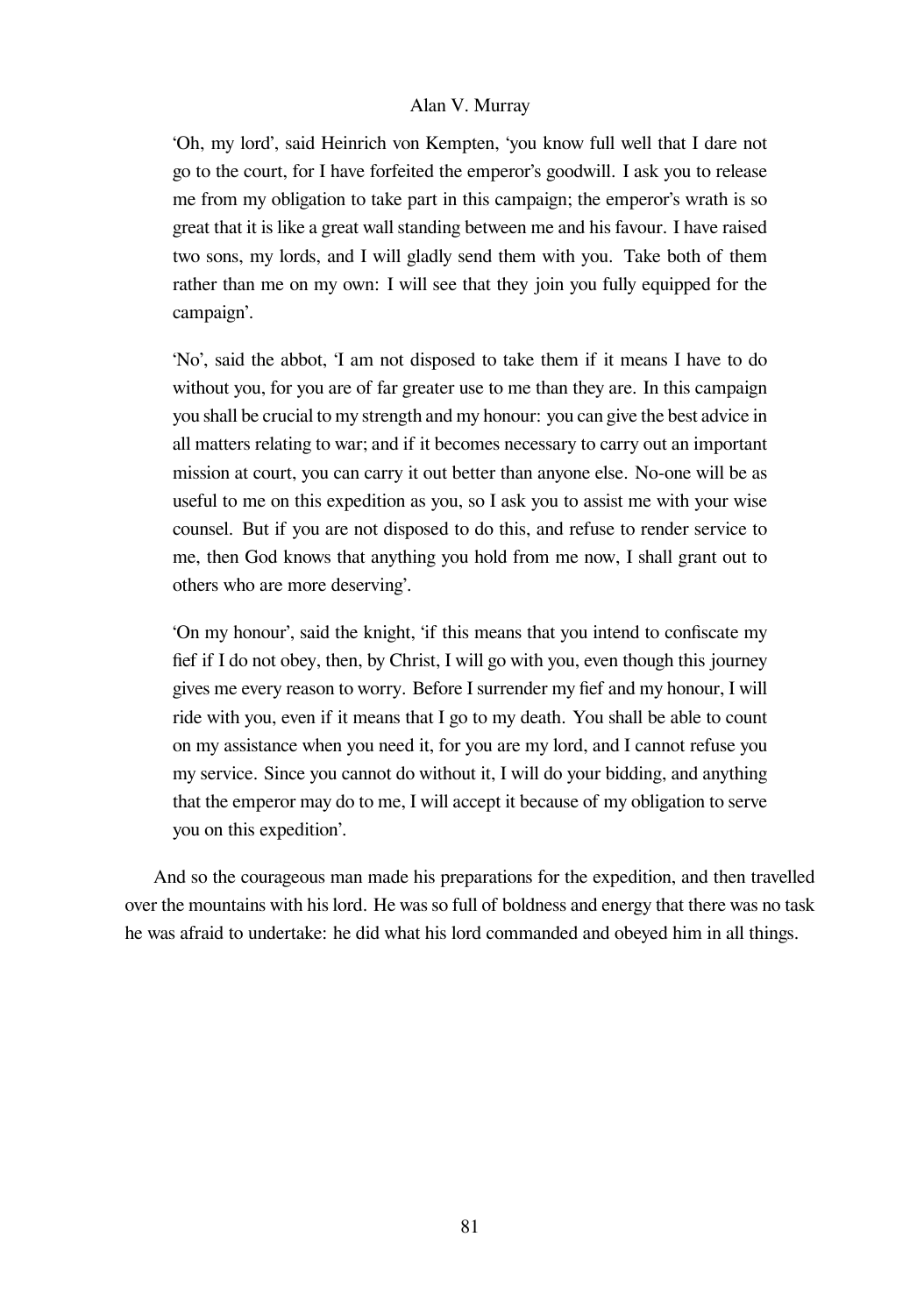<sup>520</sup> Si wâren beide schiere dar für die selben stat gezoget dâ der rœmische voget <sup>a</sup> lac mit sîme her vil starc. Von Kempten Heinrich allez barc <sup>b</sup> sich vor des keisers angesiht und quam für in ze liehte niht, wand er in durch den alten haz und durch die schulde sîn entsaz.<sup>c</sup> Sô flôch in der vil küene man: <sup>d</sup> <sup>530</sup> ein lützel von dem her hin dan het er die hütten sîn geslagen. <sup>e</sup> Ein bat was im dar in getragen an eime tage, als ich ez las, wand im nâch sîner verte was gemaches durft: dô badet er <sup>f</sup> in eime zuber der im her <sup>g</sup> was von eime dorfe brâht. h Und dô der ritter wol bedâht was gesezzen in daz bat, <sup>540</sup> dô sach er komen ûz der stat umb die stat wolt er mit in teidingen unde kôsen. <sup>k</sup> Dâ von die triuwelôsen



# burgære hæten ûf geleit $<sup>1</sup>$ </sup> mit parât und mit kündekeit, daz sîn ze tôde slüegen; m 550 si wolten gerne füegen, <sup>n</sup> sô er mit in sprâchen wolde, daz man in slahen solde und morden âne widersagen. Nu hæte schiere sich getragen diu zît alsô, des bin ich wer. <sup>o</sup> daz er geriten quam dort her, gewæfens îtel unde bar. <sup>P</sup> Ein tougenlichiu harmschar <sup>q</sup> was im ze lâge dâ geleit, <sup>560</sup> dar în er ungewarnet reit und wart mit frechen handen eins strîtes dâ bestanden,

wan diu triuwelôse diet, diu tougen sînen schaden riet, <sup>r</sup> diu quam ûf in geriuschet dar mit blôzen swerten liehtgevar und wolte im briuwen ungemach. <sup>s</sup>

- <sup>a</sup> *roemische vogt* or *voget von Rôme* (m), literally 'advocate of Rome', a title applied to the Holy Roman emperor.
- $^{b}$  *bergen* (sv IV) = 'hide'.
- $\frac{c}{d}$  *entsitzen* (sv V) + genitive case = 'avoid, stay away from'.
- $vliehen$  (sv II) = 'flee'.
- $\frac{e}{f}$  *hütte* (f) = 'hut, pavilion, tent'.
- *badet er = badete er* (contraction with elision of unstressed syllable); *durft* (adj) with dative subject + genitive = 'in need of' < *durft* (f) = 'need, requirement', e.g. *mir ist durft* + genitive = 'I require, I have need of'.
- $zuber$  (m) = 'tub'.
- ʰ *brâht* (here) = *gebrâht* (past participle) < *bringen*.
- $$
- $stapfen$  (wv) = 'step, march'.
- ᵏ *teidingen = tagedingen* (wv) = 'treat with, confer'; *kôsen* (wv) = 'talk', cf. Fr. *causer*.
- ˡ *ûf legen* = (sv with separable prefix) = 'plan, put together, think up, determine (on)'.
- $^{\text{m}}$  *sîn* = contraction of *sî in*.
- *vüegen* (wv) = 'bring about'.
- ᵒ *des bin ich wer* = 'I am witness to this, it is true'.
- $\hat{i}$  *itel* (adj) = 'empty, useless'.
- q *tougenlich* (adj) = secret*; harmschar* (f) = 'evil deed, harm, damage, punishment'.
- ʳ *tougen* (adv) 'secretly'; *râten* (sv VII).
- ˢ *briuwen* (v) = 'brew, (figurative) cause'.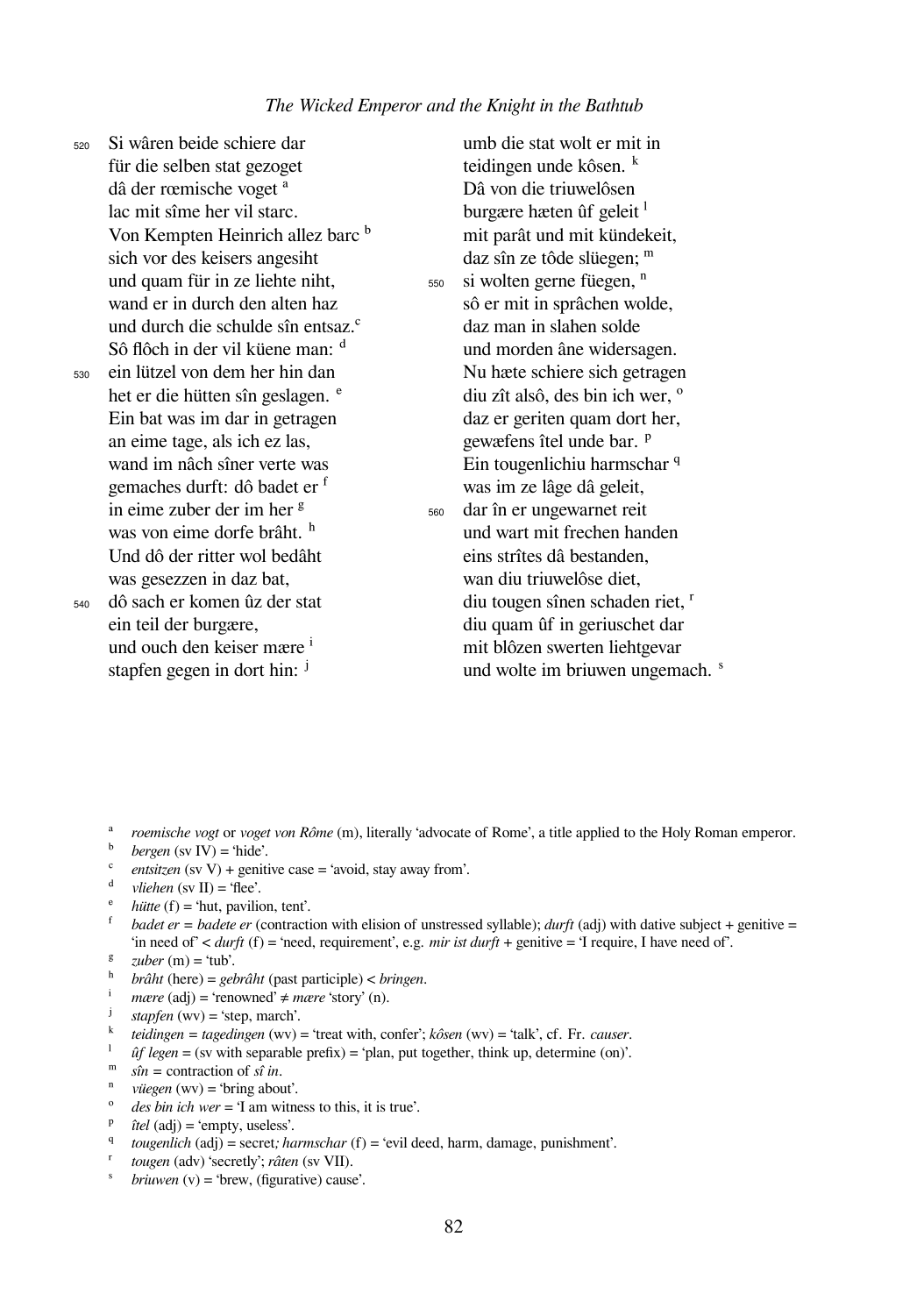Soon they arrived at the city where the Roman emperor was encamped with his army. Heinrich von Kempten kept himself out of the emperor's sight and away from his presence, wishing to avoid him because of his own offence and the enmity that this had caused many years before. This the brave man did by pitching his tent some distance from the rest of the army.

One day (as I have read) he wished to take his ease after his long journey, and so he decided to take a bath, ordering a tub to be brought for him from a village nearby. And so as the knight was sitting there in his bath, he spied a group of burgesses leaving the city, while from the opposite direction the illustrious emperor was riding out to meet them. The emperor had come to parley and treat about the fate of the city, but the faithless burgesses were cunningly plotting to kill him: they only wanted to negotiate with the emperor so that they might gain the opportunity to take him by surprise and murder him unopposed. And so the time had come, as I can testify, that the emperor was riding towards them, unarmed and without any protection.<sup>1</sup> Riding into the trap that had been prepared for him, he was seized by impudent hands, for the faithless rabble that had plotted his demise now came rushing towards him, brandishing bright swords and resolved to do him harm.

In an age when the importance of lords was reflected in the size of their retinues, it is highly unlikely that the emperor would have ventured close to the enemy without some retainers and servants in attendance. However, this implausible detail is necessary to the way that the story develops.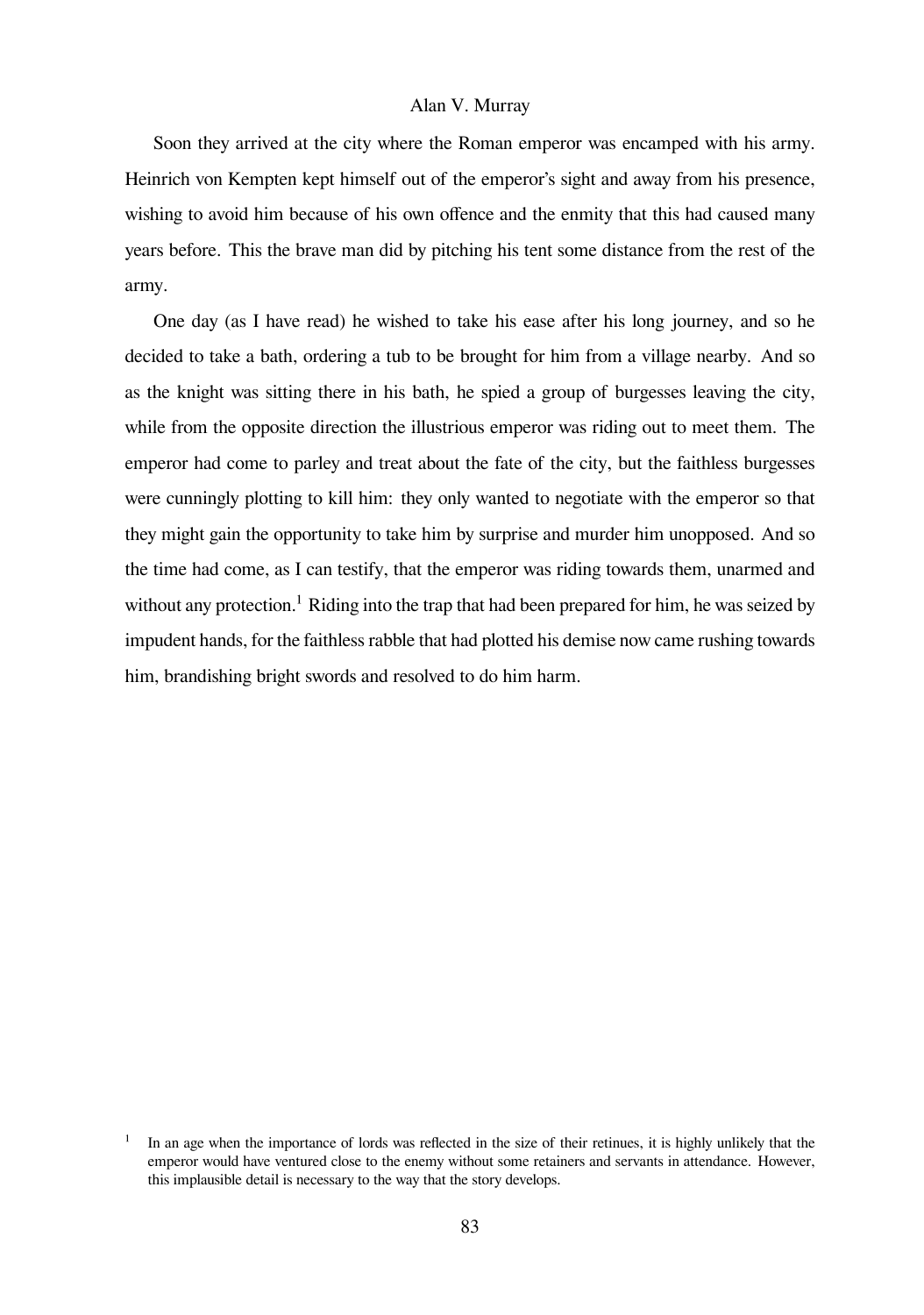von Kempten in dem bade dort,

<sup>570</sup> daz man dâ mein unde mort alsus begunde briuwen, und daz man an den triuwen<sup>a</sup> den keiser Otten wolte slahen, dô liez er baden unde twahen vil gar belîben under wegen: b reht als ein ûzerwelter degen sprang er uz dem zuber tief, ze sîme schilte er balde lief. <sup>c</sup> der hieng an einer wende. <sup>d</sup>

Und dô der ritter dez ersach

<sup>580</sup> den nam er zuo der hende unde ein swert gar ûzerwelt. Dâ mite quam der blôze helt geloufen zuo dem keiser hin. Von den burgæren lôste er in und werte in alsô nacket: zerhouwen und zerhacket wart von im der vînde gnuoc. <sup>e</sup> Der liute er vil ze tôde sluoc die den keiser wolten slahen,

<sup>590</sup> er gôz ir bluotes manegen trahen mit ellenthafter hende. Ze bitterlîch em ende f mit starken slegen er si treip, <sup>g</sup> und swaz ir lebendic beleip, die mahte er alle flühtec. Und dô der ritter zühtec den keiser hæte enbunden, dô lief er an den stunden nacket in daz bat hin wider. 600 Dar în gesaz er drâte nider, h

hæte erlœset bî der stunt, daz was im harte cleine kunt.  $k$ wand er sîn niht erkande. <sup>610</sup> Für sîn gezelt er rande, dâ erbeizte er balde nider <sup>1</sup> und saz ûf sîn gestüele wider  $<sup>m</sup>$ </sup> vil zorniclîchen bî der zît. Die fürsten quâmen alle sît für in gedrungen schiere dar. Er sprach: 'ir herren, nement war wie nâch ich was verrâten: wan daz mir helfe tâten zwô ritterlîche hende schîn, <sup>620</sup> sô müeste ich gar verderbet sîn und den lîp verlorn hân. Und weste ich wer mir kunt getân <sup>n</sup> het alsô baltlichen trôst, daz er mich nacket hât erlôst, ich wolde im lîhen unde geben. Den lîp han ich und daz leben von sîner helfe stiure: nie ritter wart sô tiure noch sô frech ân allen spot. <sup>630</sup> Erkennet ieman in, durch got, der bringe in für mîn ougen her ich bin des offenlichen wer daz er emphâhet rîchen solt. Mîn herze ist im in triuwen holt und muoz im iemer günstic wesen.

weste in dirre werlte niht, und badet als er tet dâ vor. Der keiser ûf der flühte spor <sup>j</sup> quam gerennet in daz her. Wer in mit manlicher wer

- 
- 

ᵃ *an den triuwen* = *in triuwen* 'in truth, indeed'.

- ᵇ *under wegen (blîben)* = 'abandon, leave'
- ᶜ *ze sîme* = contraction of *ze sînem*.

als ob er umbe die geschiht  $\mathbf{r}$ 

- $d$  *wende* < *wande* (f) = 'wall'.
- <sup>e</sup> *gnuoc = genuoc*. Often the *ge* prefix is reduced to *g*-, as in many modern southern German dialects.
- ᶠ *em = einem*.
- ᵍ *trîben* (sv I); *belîben* (sv I).
- $\frac{h}{\cosh}$  *gesitzen* (sv V) = sit down; *drâte* (adv) = quickly.
- $^{i}$  *geschichte* (f) = 'that which had happened'.<br> $^{j}$  *spor* (n) = 'trace track'
- $$
- $k = kunt$  (adj) = known (to)<sup>'</sup>.
- ˡ *erbeizen* (wv) = 'dismount, disembark'.
- ${}^{\text{m}}$  *gestüele* (n) = 'chair, throne'.
- emphweste ich (subjunctive form) = 'if I knew'; *kunt tuon* = 'make known'.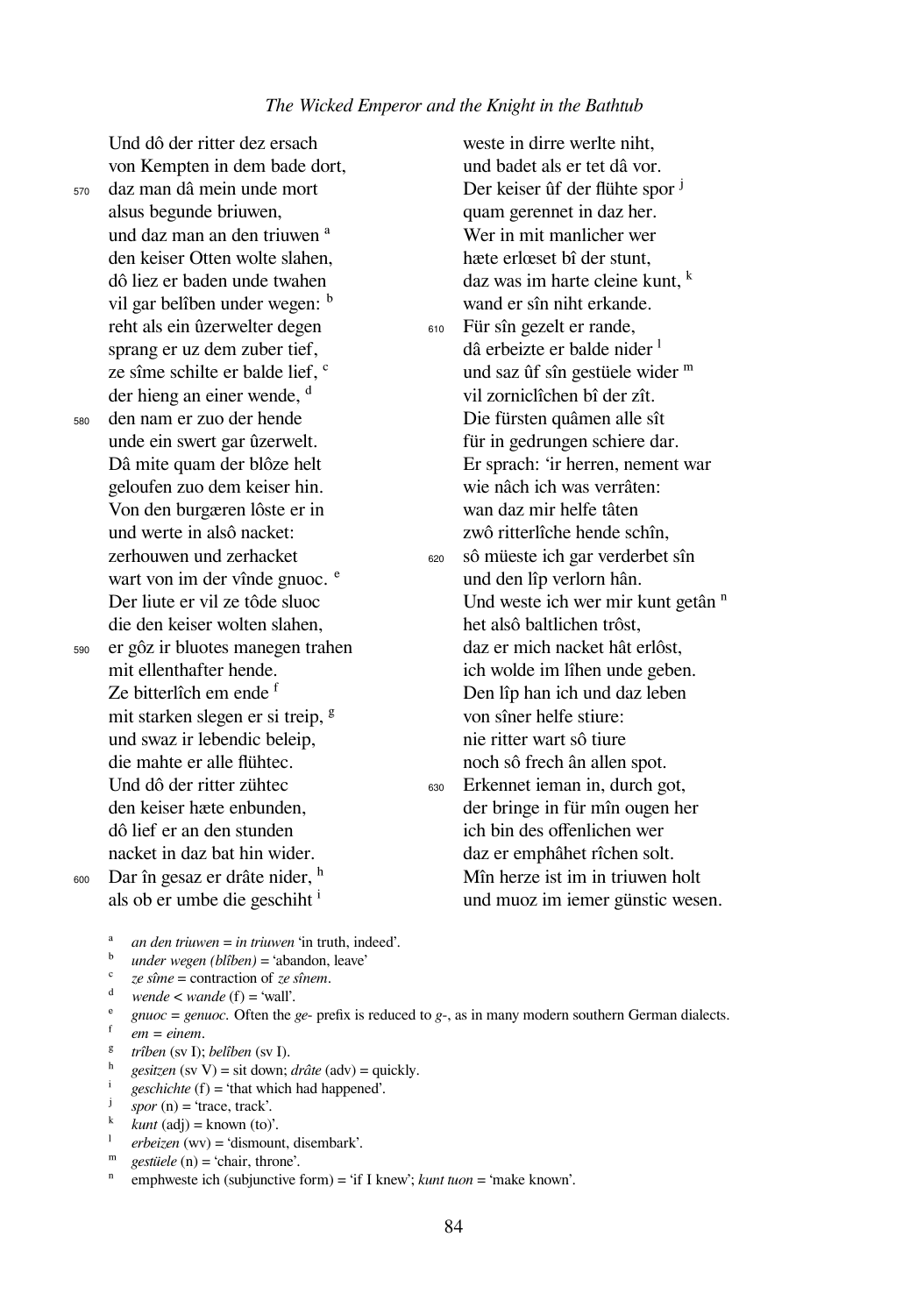From where he was sitting in his bath, the knight of Kempten saw that violence was about to be done. Fearing that Emperor Otto would be murdered, he abandoned all thoughts of bathing: like the excellent warrior that he was, he sprang out of the tub and seized his good sword and a shield that was hanging on his pavilion. With no other gear than this he ran to the place where the emperor was under attack. Stabbing and hacking at the enemy, the naked knight cut his way through to the emperor and fought him free, killing or wounding many of those who were trying to murder the sovereign. Raining bitter blows upon them, he drove them back and put to flight the few who remained alive. But when this noble knight was sure that the emperor was safe, he ran, still naked, back to his encampment; he jumped back into his tub and sat there as if he knew nothing of the events that had occurred in the meantime, and went on bathing just as he had been doing before.

The emperor fled, running back to where the army was encamped. He had no idea who had freed him with such great courage, for he had not recognised the man. He hurried back to his own pavilion, and sat down on his throne, enraged because of what had happened.

When the princes appeared, pressing all around him, he said,

'My lords, I wish you to hear that I was betrayed today: if it had not been for the help of a single knight, I would have been in danger of losing my life. If I knew who it was that came to my aid and fought — naked — to save me, I would bestow rich rewards on him, for I owe him life and limb: I can say in all honesty that there was never a knight so bold or so estimable in his deeds. If anyone knows who he is, then by God, he should bring him before me, for I proclaim that this man should be richly rewarded. I am so indebted to him that he deserves my eternal favour, for there is not such an outstanding knight to be found in all the world'.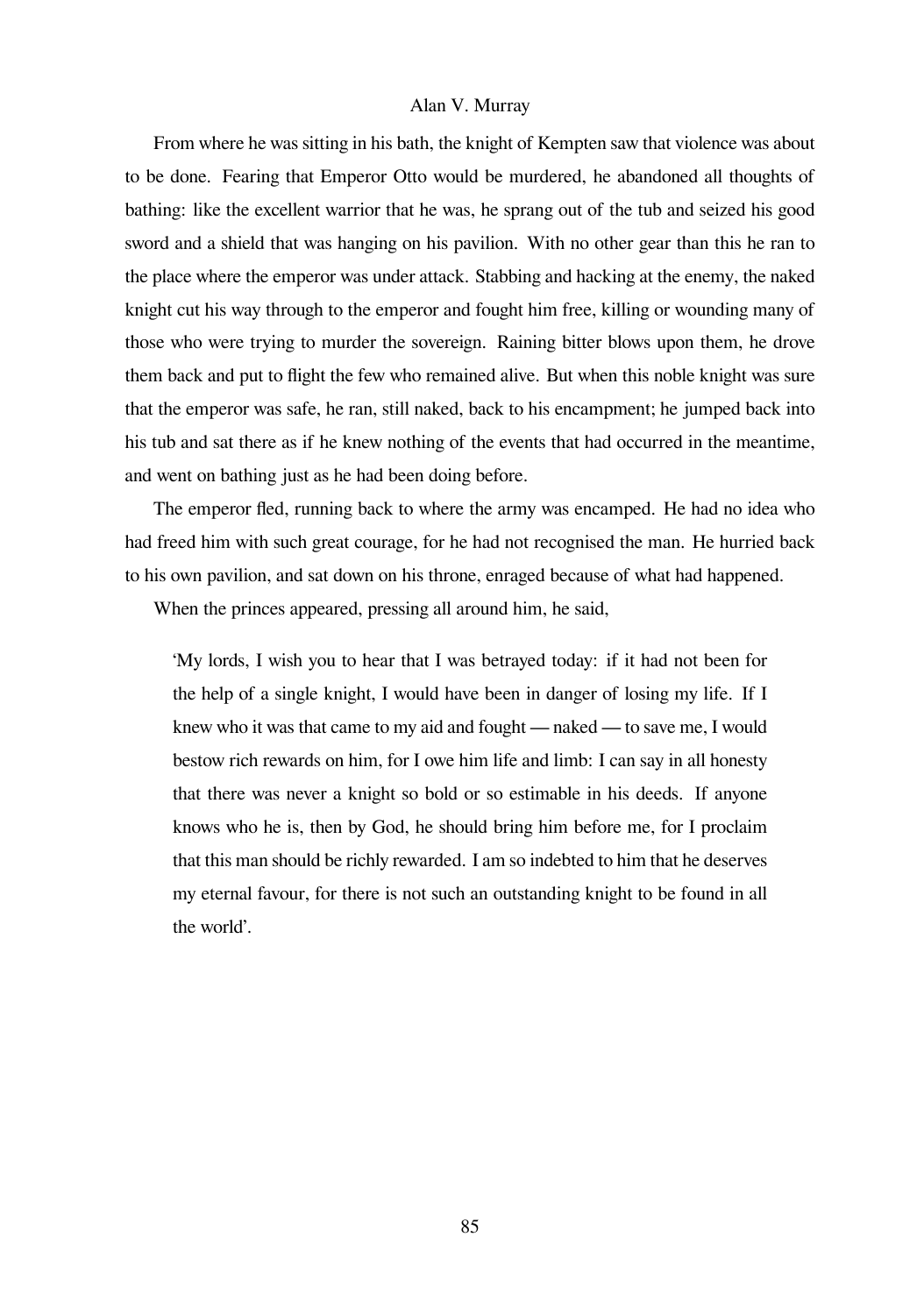Kein ritter sô gar uzerlesen lebt weder hie noch anderswâ.' Nu stuonden sumelîche dâ die wol westen under in <sup>640</sup> daz Heinrich deme keiser geholfen hæte bî der zît. Die sprâchen alle widerstrît: 'wir wizzen, herre, wol den helt der iuwer leben ûzerwelt von dem tôde erlœset hât. Nu vert ez leider unde stât umb in alsô bî dirre zît daz iuwer ungenâde lît ze vaste ûf sînem rücke.  $_{650}$  Er hât daz ungelücke $^a$ 

daz er dur sîne schulde vermîdet iuwer hulde. Würd im diu sælde nû getân daz er die möhte wider hân, wir liezen, herre, iuch in gesehen.' Der keiser dô begunde jehen: 'hæt er den vater mîn erslagen, ich lieze in mîne gunst bejagen und tæte im mîne gnâde schîn; <sup>660</sup> daz nim ich ûf die triuwe mîn

> und ûf mîn êre keiserlich.' Dô war der ritter Heinrich von Kempten im genennet. Der keiser wîte erkennet sprach dâ wider sâ zehant: 'und ist er komen in diz lant, daz weiz ich gerne sunder wân, war hæte ouch anders diz getân

truog in sîme herzen hôch daz er bî dem barte zôch einen keiser über tisch. Sîn muot ist frevel und frisch, des enkilt er niemer; <sup>c</sup> mîn helfe muoz in iemer genædeclîchen decken. Doch will ich in erschrecken und übellîche emphâhen.' <sup>680</sup> Dô hiez er balde gâhen und in ze hove bringen; mit zorniclichen dingen wart er für in gefüeret hin. Seht dô gebârte er wider in als er gehaz in wære. 'Nu sagent', sprach der mære keiser, 'wie getorstent ir ie gestrîchen her ze mir oder iemer für mîn ougen kommen? <sup>690</sup> Nu habent ir doch wol vernomen war umbe ich iuwer vîent wart: ir sît ez doch der mir den bart âne scharsach hât geschorn, und iuwer grimmeclicher zorn vil hâres in beroubet hât, daz er noch âne locke stât, daz hât gefrumet iuwer hant. Daz ir getorstent in diz lant ie komen, dar an wirt wol schîn <sup>d</sup> <sup>700</sup> daz ir hôchvertic wellet sîn und übermuotes künnet phlegen.'

daz er nacket hiute streit? 670 Wand er ouch die getürstekeit <sup>b</sup>

- $^a$  *ungelücke* (n) = 'misfortune, bad luck'.
- ᵇ *getürstekeit* (f) = abstract noun < *geturren*.
- ᶜ *enkilt* is an unusual form; most probably it is meant as 3rd person present singular of *engelten* (sv IV) = 'pay for something'.
- $d$  *schîn werden* = 'to become apparent, come to light'.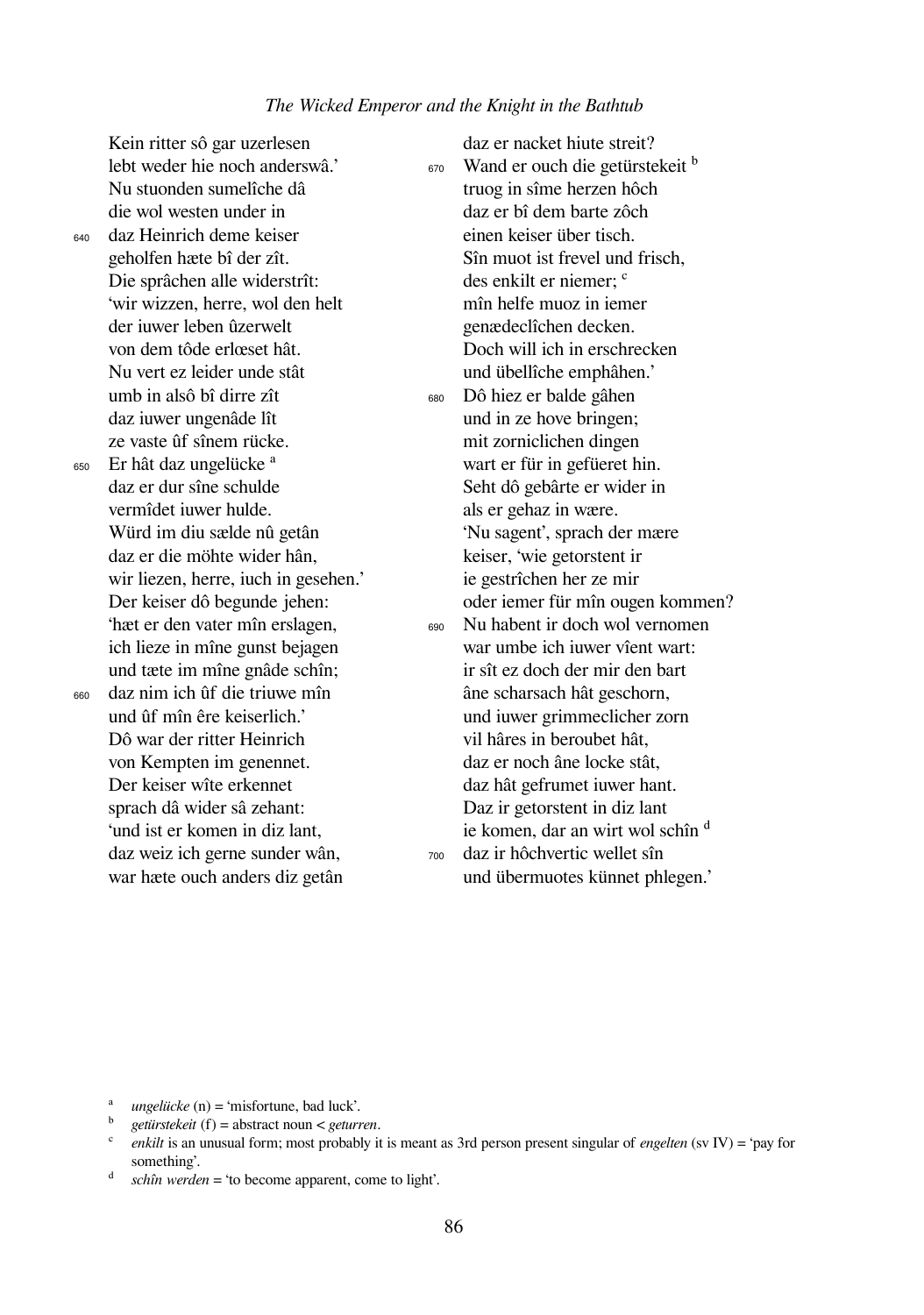Some of those standing there knew well that it was Heinrich who had come to the emperor's aid, and they immediately replied:

'Sire, we know the valiant man who saved your illustrious majesty from death. He is greatly weighed down by your ill will, since he once committed an act that incurred your displeasure. If you were willing to restore him to favour, sire, we would gladly bring him before you'.

The emperor said,

'Even if he had killed my own father, I would show him mercy and allow him back into my favour. This I promise on my honour as emperor'.

Then he was told that the knight was Heinrich von Kempten. Straight away the emperor replied,

'If he is really here in this country, then I know it must be him. Who else would have charged into battle naked, as he did today? Who else had the daring to drag an emperor over a table by his beard? He is bold and brazen in spirit, but he should not have to suffer for it. From now on he shall always be assured of my favour, although first I have a mind to frighten him with a hostile reception'.

He ordered that Heinrich should be fetched straight away, and the knight was brought before him with all signs of hostility. The emperor acted as if he were still full of hatred:

'Now tell me', said the emperor, 'how you have the effrontery to show yourself to me again? You know full well why I am your enemy: it was you, was it not, who cut my beard without shears; it was your terrible rage that tore out so many hairs; and it is because of you that my beard is in the sorry state it is now. That you dare to come to this land after all that only shows your arrogance and insolence'.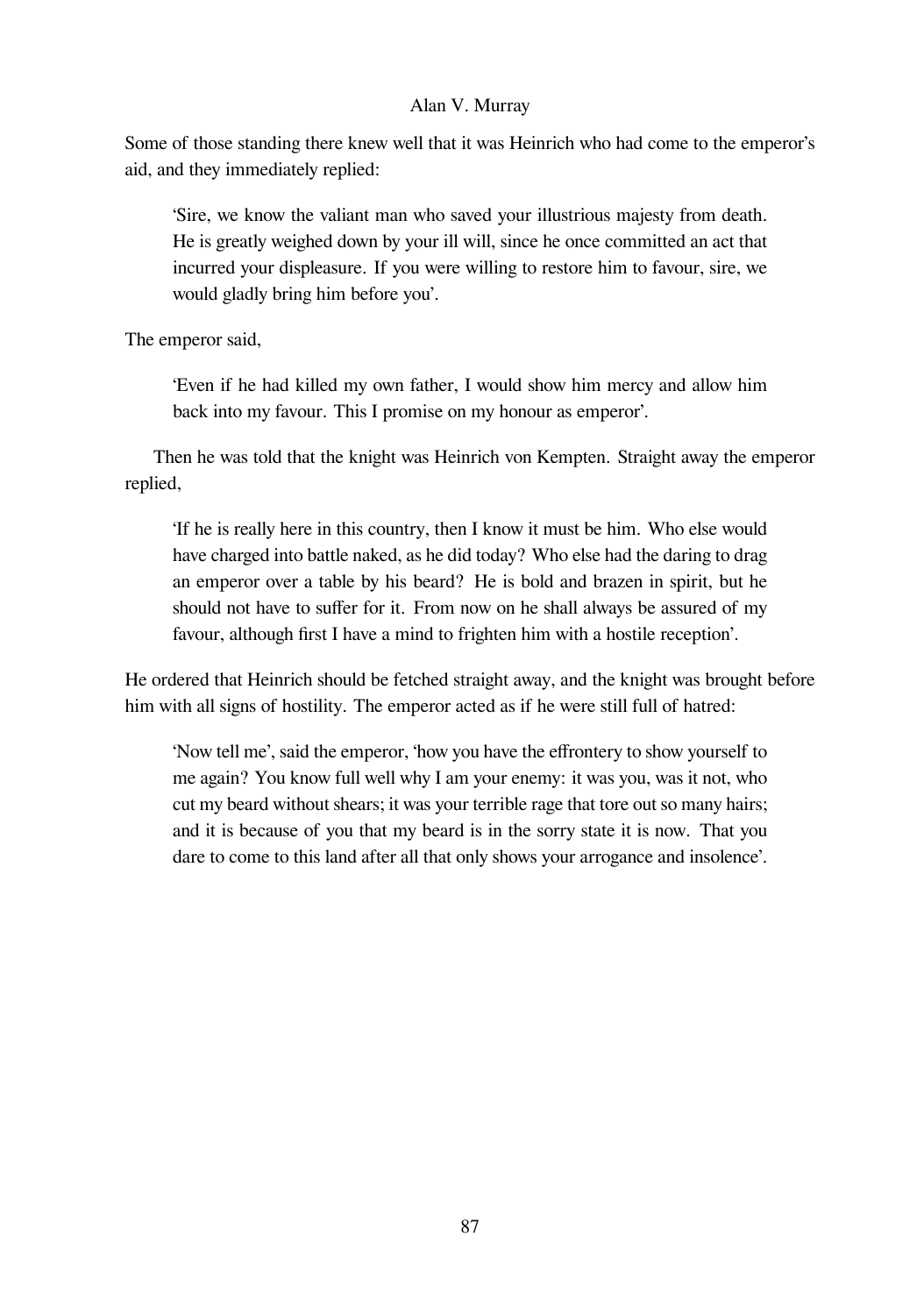'Genâde, herre!' sprach der degen, 'ich quam betwungenlîchen her. Dâ von sô bite ich unde ger daz ir verkieset die getât. Mîn herre, ein fürste der hie stât, bî sîner hulde mir gebôt, daz ich durch keiner slahte nôt liez ich enfüere her mit ime.

<sup>710</sup> Ich setze daz hiut unde nime ûf alle mîne sælekeit, daz ich die vart ungerne reit, wan daz ich muoste, sam mir got, erfüllen gar sîn hôch gebot. Wær ich niht ûz mit ime komen, mîn lêhen hæt er mir benomen, wære ich an den stunden an der verte erwunden.' Der keiser lachen dô began:

<sup>720</sup> er sprach: 'ir ûzerwerlter man, ir sît unschuldic, hœre ich wol: dâ von ich gerne lâzen sol gegen iu den zorn mîn. Mir und gote sult ir sîn wol tûsent warbe willekomen.<sup>a</sup> Ir hânt mir swærer vil genomen <sup>b</sup> und daz leben mîn genert. Den lîp müeste ich hân verzert <sup>c</sup> wan iuwer helfe, sælic man!'

<sup>730</sup> Sus sprang er ûf und lief in an und kuste im ougen unde lide, <sup>d</sup> ein suone lûter unde ein fride wart gemachet under in, ir zweier vîntschaft was dâhin, wan der keiser hôchgeborn und sîn grimmeclicher zorn

was dem ritter niht gevêch. <sup>e</sup> Ein gelt gab er im unde lêch f daz jâres galt zweihundert marc, <sup>g</sup> <sup>740</sup> sîn manheit frevel unde starc brâht in in hôhen rîchtuom unde in ganzer wirde ruom, daz man sîn noch gedenket wol. Dar umbe ein ieslîch ritter sol gerne sîn des muotes quec, werf alle zageheit enwec und üebe sînes lîbes kraft. Wan manheit unde ritterschaft diu zwei diu tiurent sêre: <sup>750</sup> si bringent lob und êre noch einem iegelichen man der si wol gehalten kann unde in beiden mag geleben. Hie sol diz mære ein ende geben und dirre kurzen rede werc, daz ich dur den von Tiersberc in rîme hân gerihtet unde in tiutsch getihtet von latîne, als er mich bat.  $760$  Ze Strâzburc in der guoten stat,  $^h$ dâ er inne zuo dem tuome <sup>i</sup>

ist prôbest unde ein bluome <sup>j</sup> dâ schînet maneger êren. Got welle im sælde mêren, wand er sô vil der tugende hât. Von Wirzeburc ich Cuonrât muoz im iemer heiles biten. Er hât der êren strît gestriten mit gerne gebender hende. <sup>770</sup> Hie hât daz buoch ein ende.

<sup>e</sup> *gevêch* (adj) = 'hostile (towards)'.

- <sup>g</sup> *jâres* (n) in this case, a genitive form of the noun, functioning as an adverb; sense is probably 'in the course of a year, every year, per annum'.
- $\lim_{h} \frac{S_{\text{max}}}{S_{\text{tr}2\text{bur}}}$  = Strasbourg.
- $\frac{1}{\pi}$  *tuom* (m) = 'cathedral'.
- *(m) = 'provost'.*

<sup>&</sup>lt;sup>a</sup> *tûsent warp/warbe* = 'a thousand times'.

<sup>&</sup>lt;sup>b</sup> *swærer* seems to be unusual plural form of *swære* (f) = 'burden, care, sorrow'.

 $\text{*verzern* (wv) = 'use up, consume, destroy'.}$ 

<sup>&</sup>lt;sup>d</sup> The expression *ougen unde liden* is unusual; *ouge* (n) = 'eye' and *lit* (n), plural *lide* = 'limb'.

ᶠ *lêch* (n) = *lêhen* 'fief'.